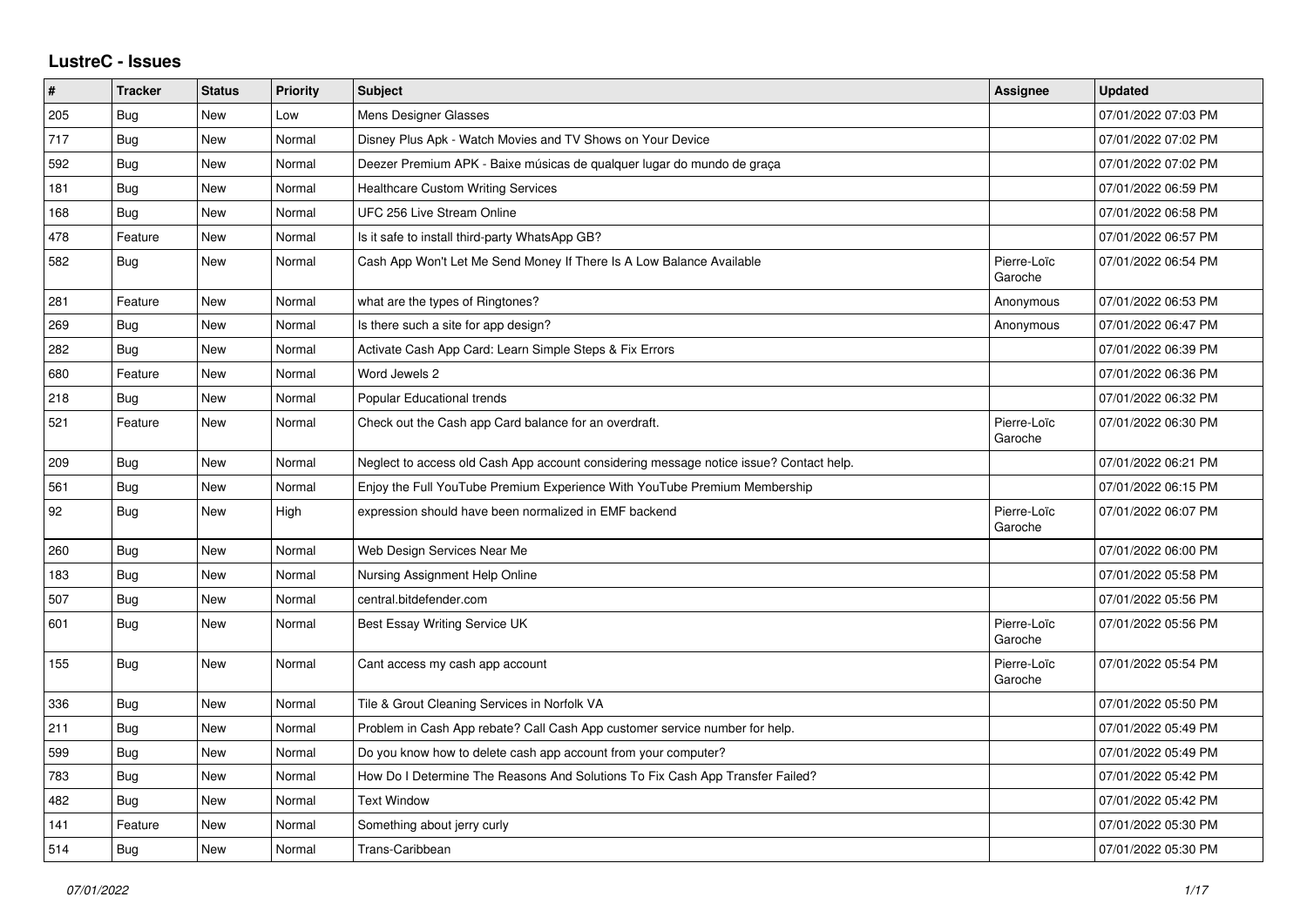| #    | <b>Tracker</b> | <b>Status</b> | Priority | Subject                                                                                  | <b>Assignee</b>        | <b>Updated</b>      |
|------|----------------|---------------|----------|------------------------------------------------------------------------------------------|------------------------|---------------------|
| 248  | <b>Bug</b>     | New           | Normal   | Mobile ringtones and attractiveness ringtones                                            |                        | 07/01/2022 05:26 PM |
| 718  | Bug            | New           | High     | Solve Complex Accounting Assignments                                                     | Hamza<br>Bourbouh      | 07/01/2022 05:23 PM |
| 197  | Bug            | New           | Normal   | SBL JABORANDI PLUS HAIR OIL - COMPLETE SCALP CARE (100ML)                                |                        | 07/01/2022 05:22 PM |
| 1137 | Bug            | New           | Normal   | Professional report                                                                      |                        | 07/01/2022 05:19 PM |
| 278  | Bug            | New           | Normal   | Cash App Help & Solutions - Here You Will Get Better Assistance                          |                        | 07/01/2022 05:19 PM |
| 559  | Bug            | New           | High     | What Are Permission For Applications like Facebook Sending MMS?                          |                        | 07/01/2022 05:19 PM |
| 496  | Bug            | New           | Normal   | What is Live NetTV?                                                                      |                        | 07/01/2022 05:17 PM |
| 557  | Feature        | New           | Normal   | <b>Business Law Assignment Help</b>                                                      |                        | 07/01/2022 05:16 PM |
| 486  | Bug            | New           | Low      | <b>HP Wireless Printer Setup</b>                                                         | Anonymous              | 07/01/2022 05:13 PM |
| 492  | Bug            | New           | Normal   | HD Streamz MOD APK v3.5.5 (Keine Werbung)                                                |                        | 07/01/2022 05:12 PM |
| 820  | Bug            | New           | Normal   | Metal Slug Apk para Android                                                              |                        | 07/01/2022 05:10 PM |
| 541  | Bug            | New           | Normal   | How to fix the cash app payment failed errors?                                           |                        | 07/01/2022 05:02 PM |
| 779  | Feature        | New           | Normal   | Latest Whatsapp groups for Teens                                                         | Pierre-Loïc<br>Garoche | 07/01/2022 05:00 PM |
| 504  | Bug            | New           | Normal   | A beginner should always look for online Java assignment help!                           |                        | 07/01/2022 04:59 PM |
| 285  | <b>Bug</b>     | New           | Normal   | Have you ever written an essay?                                                          |                        | 07/01/2022 04:51 PM |
| 681  | Feature        | New           | High     | <b>Online Class</b>                                                                      |                        | 07/01/2022 04:41 PM |
| 774  | Bug            | New           | Normal   | Follow proper initiatives                                                                |                        | 07/01/2022 04:41 PM |
| 243  | Feature        | New           | Normal   | Reconstruir la pandilla de la mafia en Gangstar Vegas MOD APK                            |                        | 07/01/2022 04:40 PM |
| 512  | Bug            | New           | Normal   | The Importance Of Using Custom Writing Services                                          |                        | 07/01/2022 04:39 PM |
| 621  | Bug            | New           | Normal   | Buy All Modafinil & Armodafinil Tablets @Buy Modafinil US                                |                        | 07/01/2022 04:39 PM |
| 502  | Bug            | New           | Normal   | Les instructions pour définir des sonneries pour iPhone sont simples et faciles à suivre |                        | 07/01/2022 04:39 PM |
| 275  | Bug            | New           | Normal   | Activate Cash App Card With Or Without QR - Step By Step Guide                           | Pierre-Loïc<br>Garoche | 07/01/2022 04:34 PM |
| 498  | Bug            | New           | Normal   | Téléchargeur SoundCloud : SoundCloud en Mp3                                              | Christophe<br>Garion   | 07/01/2022 04:29 PM |
| 531  | Bug            | New           | Normal   | Cheap Assignment Writing Service UK                                                      | Anonymous              | 07/01/2022 04:25 PM |
| 333  | <b>Bug</b>     | New           | Normal   | Mold Removal Services in Norfolk VA                                                      |                        | 07/01/2022 04:25 PM |
| 612  | <b>Bug</b>     | New           | Normal   | Luxury Slingshot Rental                                                                  |                        | 07/01/2022 04:23 PM |
| 267  | <b>Bug</b>     | New           | Normal   | How To Use Internet Radio Services To Listen To Your Favorite Songs                      |                        | 07/01/2022 04:12 PM |
| 494  | <b>Bug</b>     | New           | Normal   | <b>Buy Discussion Post</b>                                                               |                        | 07/01/2022 04:11 PM |
| 161  | <b>Bug</b>     | New           | Normal   | dfdrtyuio                                                                                |                        | 07/01/2022 04:08 PM |
| 234  | <b>Bug</b>     | New           | Normal   | My Personal Experience With the College Writing Services                                 |                        | 07/01/2022 04:05 PM |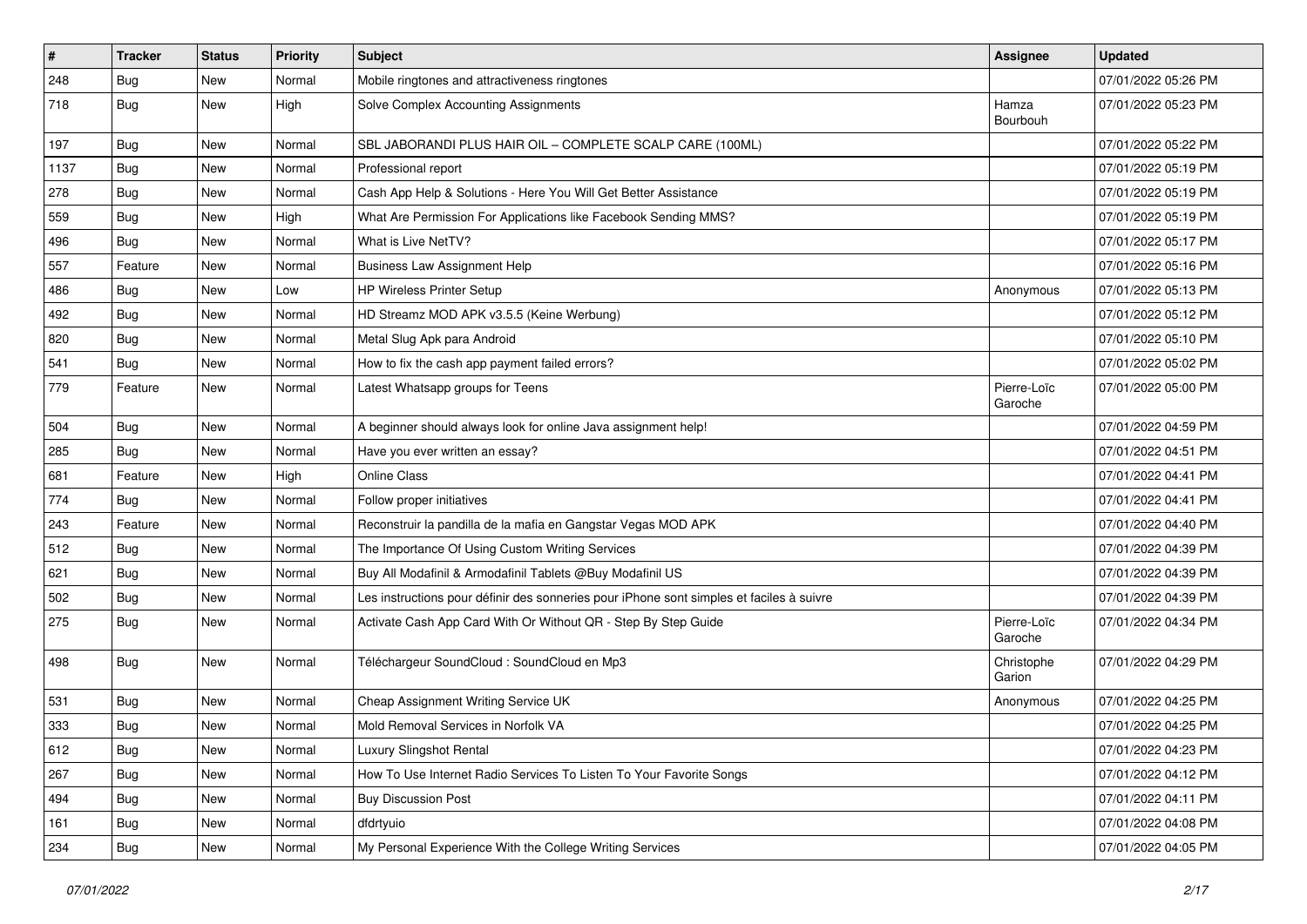| $\vert$ # | <b>Tracker</b> | <b>Status</b> | <b>Priority</b> | <b>Subject</b>                                                                         | <b>Assignee</b>        | <b>Updated</b>      |
|-----------|----------------|---------------|-----------------|----------------------------------------------------------------------------------------|------------------------|---------------------|
| 586       | <b>Bug</b>     | New           | Normal          | Best Modifications For Your Mobile Phone                                               |                        | 07/01/2022 04:02 PM |
| 312       | Bug            | New           | Normal          | Stain Protection Services in Virginia Beach VA                                         |                        | 07/01/2022 03:59 PM |
| 190       | Bug            | New           | Normal          | All About Cash App Transfer Fail Problems                                              |                        | 07/01/2022 03:55 PM |
| 542       | <b>Bug</b>     | New           | Normal          | Web N Logo Design                                                                      |                        | 07/01/2022 03:48 PM |
| 119       | Bug            | New           | Normal          | klhjigyu                                                                               |                        | 07/01/2022 03:41 PM |
| 554       | <b>Bug</b>     | New           | Normal          | XvideoStudio Video Editor APK Free Download on TechToDown                              |                        | 07/01/2022 03:38 PM |
| 217       | Bug            | New           | Normal          | How this service matter most?                                                          |                        | 07/01/2022 03:35 PM |
| 352       | Bug            | New           | Normal          | Tile & Grout Cleaning Services in Chesapeake VA                                        |                        | 07/01/2022 03:27 PM |
| 509       | Feature        | New           | Normal          | Fashion                                                                                | Anonymous              | 07/01/2022 03:26 PM |
| 659       | Bug            | New           | Normal          | Olive Oil Properties And Health Benefits                                               |                        | 07/01/2022 03:22 PM |
| 650       | <b>Bug</b>     | New           | Normal          | <b>Cherries Health Benefits</b>                                                        |                        | 07/01/2022 03:20 PM |
| 380       | <b>Bug</b>     | New           | Normal          | Moving Services in McLean VA                                                           |                        | 07/01/2022 03:11 PM |
| 500       | Bug            | New           | Normal          | Simply contact the technical team, to find the solution to cash app refund problems.   | Pierre-Loïc<br>Garoche | 07/01/2022 03:10 PM |
| 75        | Bug            | <b>New</b>    | Normal          | exception File "checks/algebraicLoop.ml", line 368, characters 16-22: Assertion failed |                        | 07/01/2022 03:08 PM |
| 618       | Bug            | New           | Normal          | Buy Steroids Online with OurMedicnes.com   Best Quality Steroids                       |                        | 07/01/2022 03:05 PM |
| 146       | Bug            | New           | Normal          | bayabais                                                                               |                        | 07/01/2022 02:58 PM |
| 602       | Bug            | New           | Normal          | Best Essay Writing Service UK                                                          | Pierre-Loïc<br>Garoche | 07/01/2022 02:42 PM |
| 563       | Bug            | New           | Normal          | Understanding the Difference Between Free and Paid Mod Apks                            |                        | 07/01/2022 02:41 PM |
| 495       | Bug            | New           | Normal          | Twitch Clip Downloader Download Twitch Clips Online 2021                               |                        | 07/01/2022 02:33 PM |
| 497       | Bug            | New           | Normal          | Fake Nike Dunk Low Off-White Lot 50                                                    |                        | 07/01/2022 02:25 PM |
| 499       | Feature        | New           | Normal          | Discover The Premium Features Of Spotify Mod Apk                                       |                        | 07/01/2022 02:21 PM |
| 587       | <b>Bug</b>     | New           | Normal          | Why Picsart Pro Offers Great Features                                                  |                        | 07/01/2022 02:17 PM |
| 682       | <b>Bug</b>     | New           | Normal          | Does Facebook customer service live chat allow to speak with someone?                  |                        | 07/01/2022 02:08 PM |
| 787       | Bug            | New           | Normal          | Assured Assignment Help                                                                |                        | 07/01/2022 02:08 PM |
| 120       | Bug            | New           | Normal          | ghfjtkx                                                                                | Pierre-Loïc<br>Garoche | 07/01/2022 02:06 PM |
| 491       | Feature        | New           | Normal          | Automatically download and paste Reddit wallpapers into Windows                        |                        | 07/01/2022 02:00 PM |
| 673       | Bug            | New           | Normal          | Learn the basics of pixel art - Clear grid                                             |                        | 07/01/2022 01:56 PM |
| 488       | Bug            | New           | Normal          | Quick solution to solve cash app dispute by the technical team                         |                        | 07/01/2022 01:51 PM |
| 477       | Bug            | New           | Normal          | What Does Online Coupon Mean?                                                          |                        | 07/01/2022 01:48 PM |
| 583       | Bug            | New           | High            | Need the Cash app customer service phone number?                                       |                        | 07/01/2022 01:40 PM |
| 725       | Feature        | New           | Normal          | What are memo writing services design                                                  |                        | 07/01/2022 01:39 PM |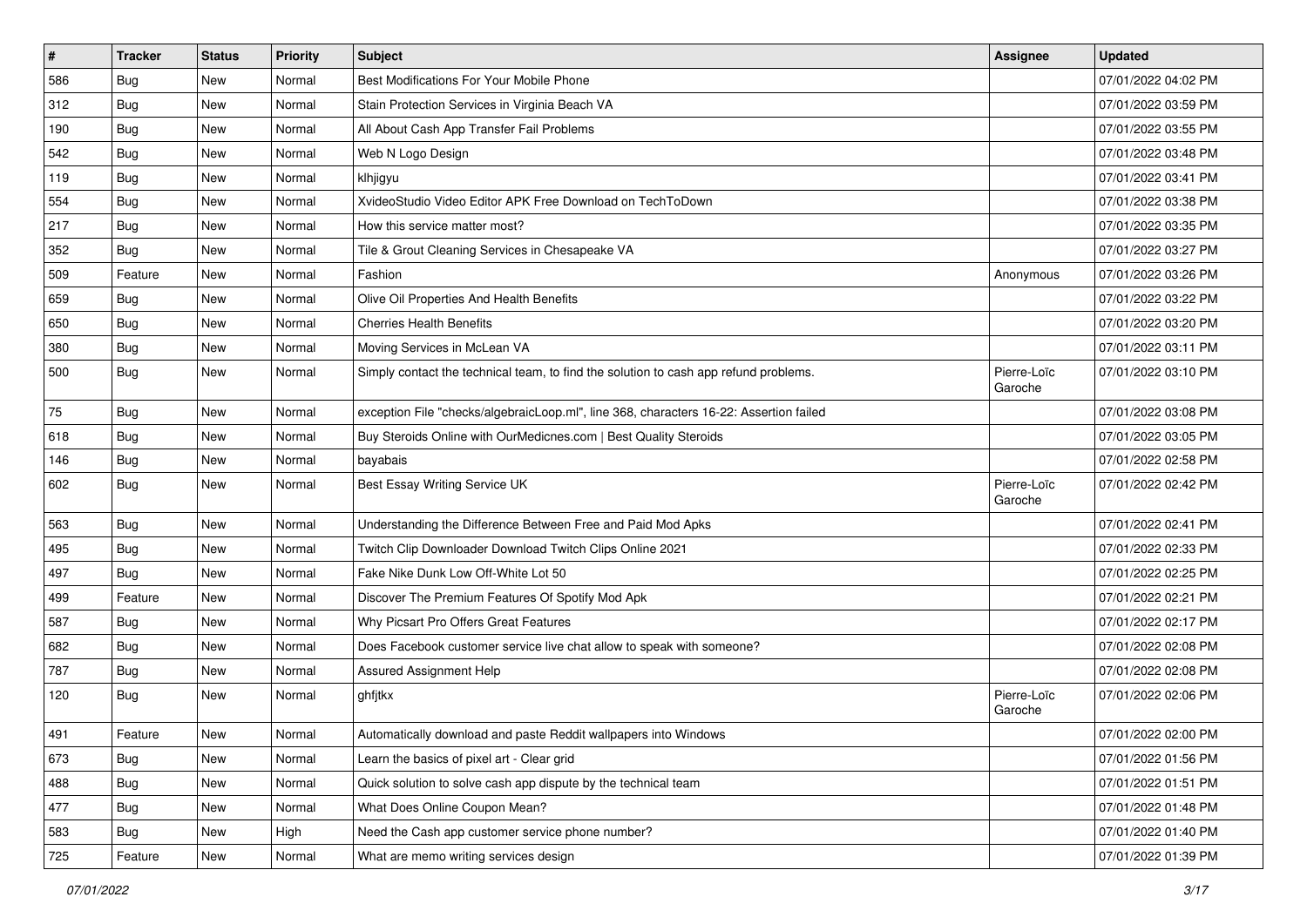| $\vert$ # | <b>Tracker</b> | <b>Status</b> | <b>Priority</b> | Subject                                                                    | Assignee               | <b>Updated</b>      |
|-----------|----------------|---------------|-----------------|----------------------------------------------------------------------------|------------------------|---------------------|
| 157       | <b>Bug</b>     | New           | Normal          | Forget cash app pin                                                        |                        | 07/01/2022 01:38 PM |
| 922       | <b>Bug</b>     | New           | Normal          | Why Is The Need For Assignment Writing Services?                           |                        | 07/01/2022 01:34 PM |
| 479       | Bug            | New           | Normal          | Limousine Service Bellevue WA                                              |                        | 07/01/2022 01:29 PM |
| 331       | <b>Bug</b>     | New           | Normal          | Water Extraction Services in Norfolk VA                                    |                        | 07/01/2022 01:26 PM |
| 244       | <b>Bug</b>     | New           | Normal          | Quels sont les avantages des stations de radio en ligne.                   |                        | 07/01/2022 01:20 PM |
| 532       | <b>Bug</b>     | New           | Normal          | My Assignment Help                                                         |                        | 07/01/2022 01:17 PM |
| 292       | Bug            | New           | Normal          | Venmo to Cash App Transfer Of Money- Explore Here                          |                        | 07/01/2022 01:15 PM |
| 63        | Feature        | New           | Normal          | Skip normalization step in mutation generation if it possible              | Pierre-Loïc<br>Garoche | 07/01/2022 01:09 PM |
| 763       | Bug            | New           | High            | How to Make a Ringtone on Your iPhone                                      |                        | 07/01/2022 01:09 PM |
| 800       | Bug            | New           | Normal          | Who Is an ETL Engineer                                                     |                        | 07/01/2022 01:08 PM |
| 480       | <b>Bug</b>     | New           | Normal          | Nur Online Shop                                                            |                        | 07/01/2022 01:04 PM |
| 519       | <b>Bug</b>     | New           | Normal          | Are you finding online UK Assignment writers?                              |                        | 07/01/2022 01:02 PM |
| 777       | Bug            | New           | Normal          | Obtain driving instructions using Google Maps.                             |                        | 07/01/2022 12:50 PM |
| 546       | Feature        | New           | Normal          | Quickbooks Error                                                           |                        | 07/01/2022 12:38 PM |
| 216       | Feature        | New           | High            | Barry Keoghan                                                              | Pierre-Loïc<br>Garoche | 07/01/2022 12:22 PM |
| 169       | Bug            | New           | Normal          | CV Maker - UAE CV Writing Agency                                           |                        | 07/01/2022 12:10 PM |
| 806       | Feature        | New           | Normal          | Go everywhere thanks to mapquest driving directions                        |                        | 07/01/2022 11:55 AM |
| 489       | <b>Bug</b>     | New           | Normal          | Get cash app refund instantly if sent to the wrong person                  |                        | 07/01/2022 11:43 AM |
| 501       | Bug            | New           | Normal          | How Do I Annihilate Cash App Transfer Failed Problems Effectively          | Pierre-Loïc<br>Garoche | 07/01/2022 11:38 AM |
| 688       | Bug            | New           | Normal          | How to use twitch.tv/activate?                                             |                        | 07/01/2022 11:35 AM |
| 724       | <b>Bug</b>     | New           | Normal          | Dial Chime Customer support number for a quick response                    |                        | 07/01/2022 11:30 AM |
| 523       | Bug            | New           | Normal          | What Is The Right Google Account Recovery Aid To Regain Account Access?    | Pierre-Loïc<br>Garoche | 07/01/2022 11:27 AM |
| 615       | <b>Bug</b>     | New           | Normal          | CheapestMedsShop   100% Safe Medicines Online in USA UK & AUS.             |                        | 07/01/2022 11:21 AM |
| 196       | Bug            | New           | Normal          | Homoeobazaar For Homeopathy Medicines                                      |                        | 07/01/2022 11:20 AM |
| 613       | <b>Bug</b>     | New           | Normal          | Buy Aspadol 100mg Tab Online in US, UK, AU   Erospharmacy                  |                        | 07/01/2022 11:18 AM |
| 761       | <b>Bug</b>     | New           | Normal          | What is it about basketball that makes it so popular in the United States? | Corentin<br>Lauverjat  | 07/01/2022 11:11 AM |
| 506       | Bug            | New           | Normal          | www.trendmicro.com/activate                                                |                        | 07/01/2022 11:10 AM |
| 695       | Bug            | New           | Normal          | Refer Listas IPTV Apk                                                      |                        | 07/01/2022 11:10 AM |
| 484       | <b>Bug</b>     | New           | Normal          | UK best essay writing service                                              |                        | 07/01/2022 11:05 AM |
| 600       | Bug            | New           | Normal          | Play Store Pro                                                             |                        | 07/01/2022 11:03 AM |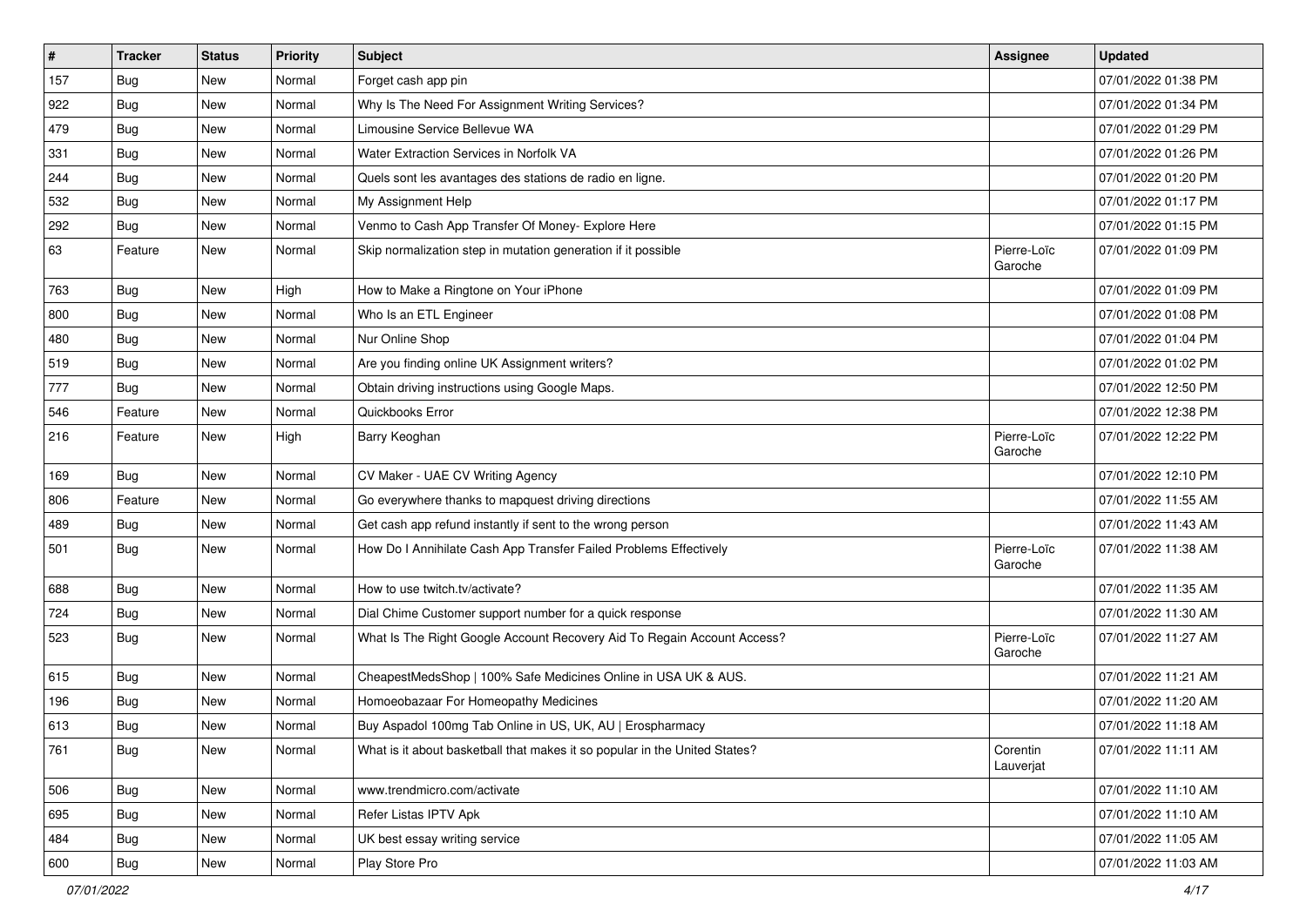| $\vert$ # | <b>Tracker</b> | <b>Status</b> | Priority | Subject                                                                          | <b>Assignee</b>        | <b>Updated</b>      |
|-----------|----------------|---------------|----------|----------------------------------------------------------------------------------|------------------------|---------------------|
| 134       | <b>Bug</b>     | New           | Normal   | wisegolfers                                                                      |                        | 07/01/2022 10:59 AM |
| 228       | Bug            | New           | Normal   | Why Does Cash App Transaction Failed? - Here Is the Answer                       |                        | 07/01/2022 10:58 AM |
| 225       | Bug            | New           | Normal   | instant personal loan                                                            |                        | 07/01/2022 10:58 AM |
| 450       | <b>Bug</b>     | New           | Normal   | Floor Stripping Quincy MA                                                        |                        | 07/01/2022 10:53 AM |
| 552       | Feature        | New           | Normal   | Radio rfm and the benefits of radio rfm                                          |                        | 07/01/2022 10:50 AM |
| 126       | Feature        | New           | Normal   | Stussy Air Force 1 replica                                                       |                        | 07/01/2022 10:32 AM |
| 457       | Bug            | New           | Normal   | Carpet Cleaning Medford MA                                                       |                        | 07/01/2022 10:25 AM |
| 892       | Bug            | New           | Normal   | Good game                                                                        |                        | 07/01/2022 10:25 AM |
| 505       | <b>Bug</b>     | New           | Normal   | www.trendmicro.com/activate                                                      |                        | 07/01/2022 10:24 AM |
| 222       | Bug            | New           | Normal   | Social Profile links                                                             |                        | 07/01/2022 10:23 AM |
| 184       | Bug            | New           | Normal   | <b>Affordable Business Writing Services</b>                                      |                        | 07/01/2022 10:18 AM |
| 704       | <b>Bug</b>     | New           | Normal   | Reach support team of Chime Customer Service for instant help                    |                        | 07/01/2022 10:14 AM |
| 219       | Bug            | New           | Normal   | Free Ringtones for Cell Phones.                                                  |                        | 07/01/2022 10:10 AM |
| 237       | Feature        | New           | Normal   | HP Printer Assistant Software   Download & Install HP Assistant                  |                        | 07/01/2022 10:10 AM |
| 400       | Bug            | New           | Normal   | Office Moving Services in Potomac MD                                             |                        | 07/01/2022 10:07 AM |
| 465       | Bug            | New           | Normal   | Carpet Cleaning Westchester MA                                                   |                        | 07/01/2022 10:01 AM |
| 279       | Bug            | New           | High     | What is an essential feature of an internal communications app?                  |                        | 07/01/2022 10:00 AM |
| 524       | <b>Bug</b>     | New           | Normal   | How Does Google Account Recovery Work If Your Account Is Hacked?                 |                        | 07/01/2022 09:58 AM |
| 178       | Bug            | New           | Normal   | transparent lace wigs                                                            |                        | 07/01/2022 09:57 AM |
| 490       | <b>Bug</b>     | New           | Normal   | Unlock cash app account by getting quick solutions from the technical executives |                        | 07/01/2022 09:54 AM |
| 263       | Feature        | New           | Normal   | Wrecked Car Is Nothing But A Worthless                                           | Pierre-Loïc<br>Garoche | 07/01/2022 09:50 AM |
| 716       | Bug            | New           | Normal   | La celebración de un BabyShower.                                                 |                        | 07/01/2022 09:43 AM |
| 564       | <b>Bug</b>     | New           | Normal   | How To Install RepelisPlus On Your Android Phone?                                |                        | 07/01/2022 09:37 AM |
| 579       | <b>Bug</b>     | New           | Normal   | YOUR CV MAKES YOUR FIRST IMPRESSION                                              | Christophe<br>Garion   | 07/01/2022 09:37 AM |
| 796       | Bug            | New           | Normal   | How Does Cash App $++$ actually work and What is the process of it               |                        | 07/01/2022 09:36 AM |
| 246       | Bug            | New           | Normal   | The Beast App                                                                    |                        | 07/01/2022 09:33 AM |
| 487       | Bug            | New           | Normal   | Cheap Fake Dunks                                                                 |                        | 07/01/2022 09:25 AM |
| 609       | Bug            | New           | High     | Online Trusted Medicine Store in US for Health - Genericmedsupply                |                        | 07/01/2022 09:20 AM |
| 770       | Bug            | New           | Normal   | Canon IJ Network Tool                                                            |                        | 07/01/2022 09:15 AM |
| 1018      | Bug            | New           | Normal   | So erhalten Sie ein kostenloses Hörbuch                                          |                        | 07/01/2022 09:14 AM |
| 508       | Bug            | New           | Normal   | hire a professional dissertation help                                            |                        | 07/01/2022 09:09 AM |
| 289       | <b>Bug</b>     | New           | Normal   | Recover Yahoo Mail Forgotten Password - Explore Kanata Chinese                   |                        | 07/01/2022 08:56 AM |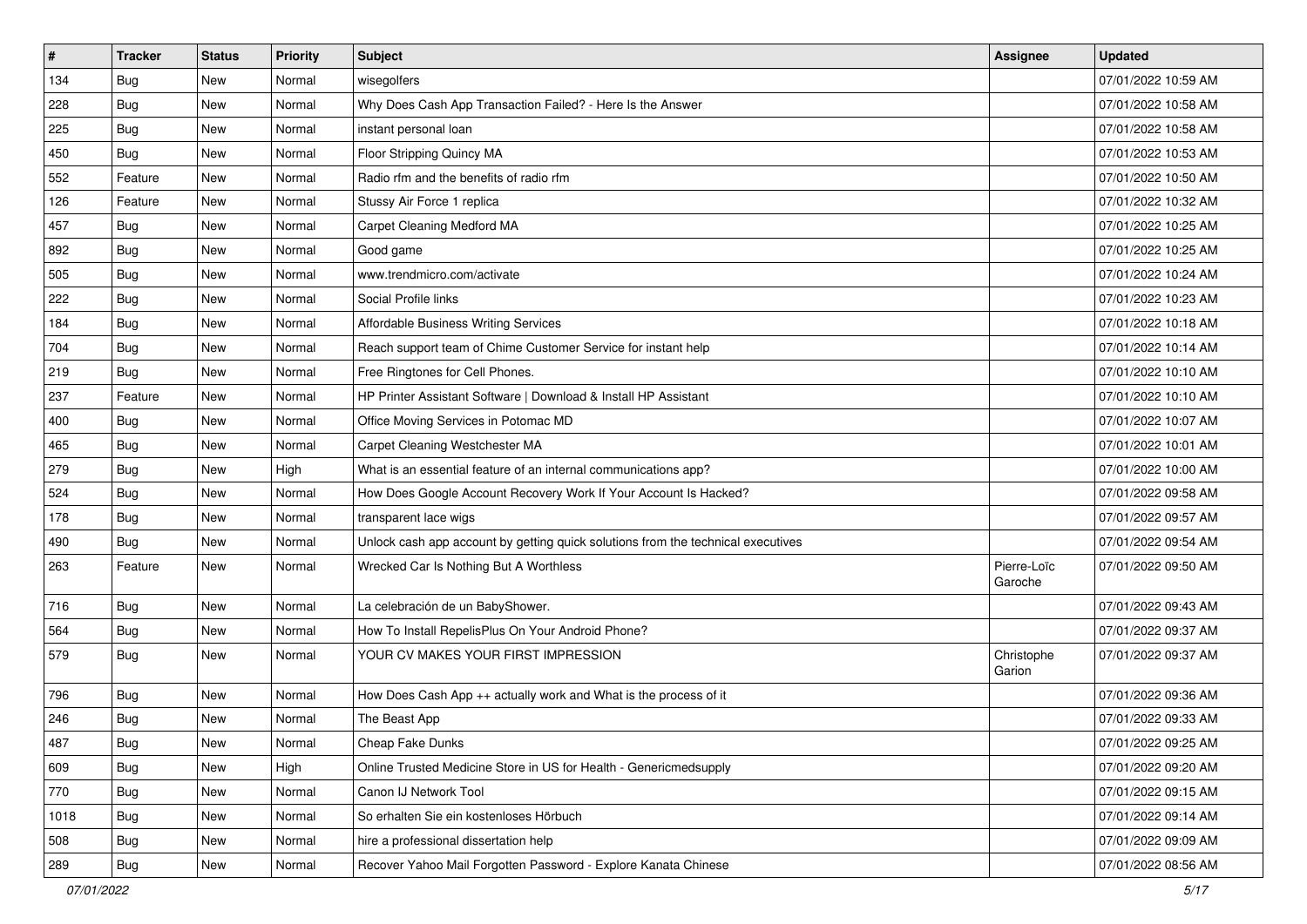| $\vert$ # | <b>Tracker</b> | <b>Status</b> | <b>Priority</b> | Subject                                                                          | <b>Assignee</b>        | <b>Updated</b>      |
|-----------|----------------|---------------|-----------------|----------------------------------------------------------------------------------|------------------------|---------------------|
| 255       | Feature        | New           | Normal          | best doctor for psoriasis                                                        |                        | 07/01/2022 08:42 AM |
| 245       | <b>Bug</b>     | New           | Normal          | Write My Essay For Me Cheap                                                      |                        | 07/01/2022 08:40 AM |
| 214       | Feature        | New           | Normal          | Five Christmas Apps For Apple Users                                              |                        | 07/01/2022 08:38 AM |
| 526       | <b>Bug</b>     | New           | Normal          | Soundcloud to mp3 converter - Download Soundcloud songs                          |                        | 07/01/2022 08:31 AM |
| 180       | Feature        | New           | Normal          | homoeobazaar                                                                     |                        | 07/01/2022 08:29 AM |
| 536       | Bug            | New           | Normal          | How to check the balance on the cash app card                                    | Hamza<br>Bourbouh      | 07/01/2022 08:20 AM |
| 699       | Bug            | New           | Normal          | Would you be able to utilize Cash App Twitch?                                    |                        | 07/01/2022 08:12 AM |
| 1136      | Bug            | New           | Normal          | Can I Talk To A Live Person At Facebook? Clarify Concerns Effectively            |                        | 07/01/2022 08:10 AM |
| 74        | Bug            | New           | Normal          | const is not supported inside contract                                           | Pierre-Loïc<br>Garoche | 07/01/2022 08:10 AM |
| 804       | <b>Bug</b>     | New           | Normal          | Review                                                                           |                        | 07/01/2022 08:03 AM |
| 636       | Bug            | New           | Normal          | What is the most popular furniture color?                                        |                        | 07/01/2022 07:53 AM |
| 164       | <b>Bug</b>     | New           | Normal          | dfgbd                                                                            |                        | 07/01/2022 07:51 AM |
| 242       | Feature        | New           | Normal          | Descripción de Torque Pro MOD APK para Android                                   |                        | 07/01/2022 07:34 AM |
| 503       | Bug            | New           | Normal          | Youtube Premium Apk free download for Android                                    |                        | 07/01/2022 07:26 AM |
| 639       | <b>Bug</b>     | New           | Normal          | thong tin chinh xac                                                              |                        | 07/01/2022 07:17 AM |
| 798       | Bug            | New           | Normal          | Who Is an ETL Engineer                                                           |                        | 07/01/2022 07:17 AM |
| 1077      | <b>Bug</b>     | New           | Normal          | Les excellentes façons d'utiliser ces images                                     |                        | 07/01/2022 07:16 AM |
| 347       | Bug            | New           | Normal          | Eco/Green Cleaning Services in Chesapeake VA                                     |                        | 07/01/2022 07:05 AM |
| 575       | Feature        | New           | Low             | cheap jordan replicas for sale                                                   | Pierre-Loïc<br>Garoche | 07/01/2022 07:04 AM |
| 483       | Bug            | New           | Normal          | UK best essay writing service                                                    |                        | 07/01/2022 07:04 AM |
| 735       | <b>Bug</b>     | New           | Normal          | A quick fix of how to get money back from cash app stocks                        |                        | 07/01/2022 07:04 AM |
| 634       | <b>Bug</b>     | New           | Normal          | Buy Vidalista Tablets (Tadalafil) at [\$25 OFF + Free Shipping] Vidalistatablets |                        | 07/01/2022 06:59 AM |
| 614       | Bug            | New           | Normal          | Como baixar o MOD APK no celular                                                 |                        | 07/01/2022 06:56 AM |
| 493       | Feature        | New           | High            | chainsaw dance                                                                   |                        | 07/01/2022 06:56 AM |
| 1073      | <b>Bug</b>     | New           | Normal          | <b>Cricut Design Space</b>                                                       |                        | 07/01/2022 06:20 AM |
| 653       | Bug            | New           | Normal          | Jujube (Jinjoles): Properties And Health Benefits                                |                        | 07/01/2022 06:20 AM |
| 606       | Feature        | New           | Normal          | Play unblocked cookie crush 3                                                    | Pierre-Loïc<br>Garoche | 07/01/2022 06:18 AM |
| 262       | Bug            | New           | Normal          | It this true to dealing Wuth                                                     |                        | 07/01/2022 06:12 AM |
| 251       | Bug            | New           | Normal          | All About Cash App Transfer Fail Problems                                        | Pierre-Loïc<br>Garoche | 07/01/2022 05:59 AM |
| 1135      | Bug            | New           | Normal          | How to word games - 5 letter words                                               |                        | 07/01/2022 05:52 AM |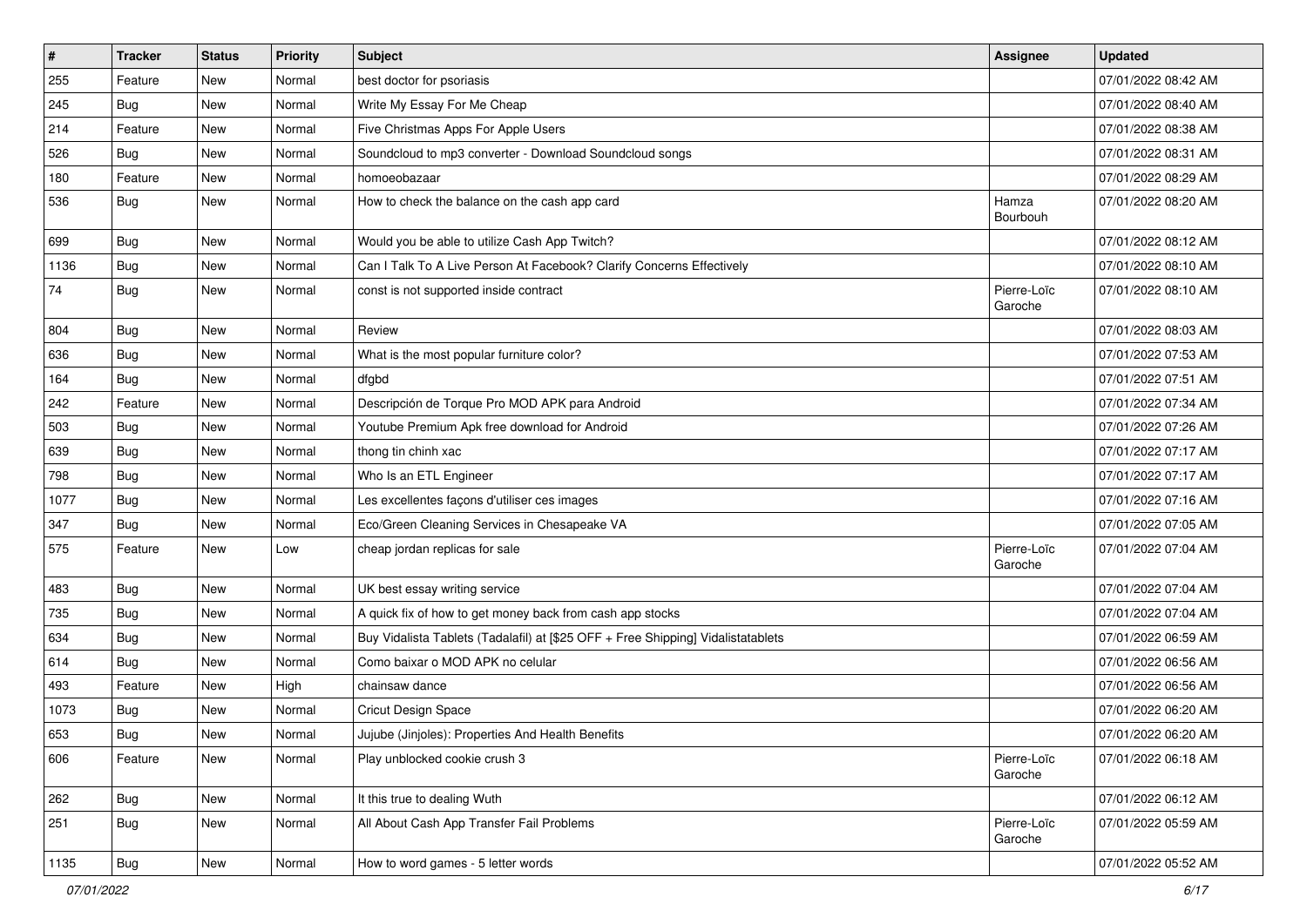| $\sharp$ | <b>Tracker</b> | <b>Status</b> | <b>Priority</b> | <b>Subject</b>                                                                                                                                           | Assignee               | <b>Updated</b>      |
|----------|----------------|---------------|-----------------|----------------------------------------------------------------------------------------------------------------------------------------------------------|------------------------|---------------------|
| 528      | <b>Bug</b>     | New           | Normal          | Korean Mag                                                                                                                                               |                        | 07/01/2022 05:50 AM |
| 720      | Bug            | New           | Normal          | How does Cash App Phone Number provide a quick treatment?                                                                                                |                        | 07/01/2022 05:38 AM |
| 556      | Bug            | New           | Normal          | Play Game Mod Apk With Your Friends                                                                                                                      |                        | 07/01/2022 05:37 AM |
| 591      | <b>Bug</b>     | New           | Normal          | How To Find Facebook Modifications For Your Spotify Premium Apk?                                                                                         |                        | 07/01/2022 05:19 AM |
| 667      | <b>Bug</b>     | New           | Normal          | What Is a Ringtone?                                                                                                                                      |                        | 07/01/2022 05:13 AM |
| 703      | <b>Bug</b>     | New           | Normal          | For real-time help, dial Facebook customer service number                                                                                                |                        | 07/01/2022 05:09 AM |
| 1111     | Bug            | New           | Normal          | LOLBeans is a fun battle royale game where you race with other players while avoiding obstacles. Reach the end<br>of the course in competitive gameplay! |                        | 07/01/2022 05:08 AM |
| 250      | <b>Bug</b>     | New           | Normal          | Reviews of phone ringtones                                                                                                                               |                        | 07/01/2022 05:08 AM |
| 619      | <b>Bug</b>     | <b>New</b>    | Normal          | Online Trusted Medicine Store in US for Health - Genericmedsupply                                                                                        |                        | 07/01/2022 05:04 AM |
| 513      | Bug            | New           | Normal          | Unlock cash app account using the easy steps:                                                                                                            | Anonymous              | 07/01/2022 04:57 AM |
| 635      | <b>Bug</b>     | New           | Normal          | Buy Steroids Online with OurMedicnes.com   Best Quality Steroids                                                                                         |                        | 07/01/2022 04:55 AM |
| 188      | Bug            | New           | Normal          | Why are university students buying assignments online?                                                                                                   | Pierre-Loïc<br>Garoche | 07/01/2022 04:03 AM |
| 1134     | Bug            | New           | Normal          | Is WhatsApp Aero Worth Downloading?                                                                                                                      |                        | 07/01/2022 04:03 AM |
| 638      | Bug            | New           | Normal          | Run 3 game                                                                                                                                               |                        | 07/01/2022 04:02 AM |
| 175      | Feature        | New           | Normal          | All About Cash App Transfer Fail Problems                                                                                                                |                        | 07/01/2022 04:00 AM |
| 669      | Feature        | New           | Normal          | Nursing Assignment Help                                                                                                                                  |                        | 07/01/2022 03:56 AM |
| 797      | <b>Bug</b>     | New           | Normal          | Psychedelic                                                                                                                                              | Christophe<br>Garion   | 07/01/2022 03:52 AM |
| 534      | Bug            | New           | Normal          | Know how to initiate cash app refund by contacting the technical team                                                                                    | Pierre-Loïc<br>Garoche | 07/01/2022 03:44 AM |
| 696      | Bug            | New           | Normal          | How to Install the TuMangaOnline App                                                                                                                     |                        | 07/01/2022 03:37 AM |
| 689      | <b>Bug</b>     | New           | Normal          | How to use twitch.tv/activate?                                                                                                                           |                        | 07/01/2022 03:30 AM |
| 715      | <b>Bug</b>     | New           | Normal          | Puppy Playtime Descargar gratis                                                                                                                          |                        | 07/01/2022 03:28 AM |
| 808      | <b>Bug</b>     | New           | Normal          | Sinnvolle Guten-Morgen-Grüße                                                                                                                             |                        | 07/01/2022 03:27 AM |
| 723      | Bug            | New           | High            | The best horror game in 2021                                                                                                                             | Christophe<br>Garion   | 07/01/2022 03:15 AM |
| 527      | Feature        | New           | Normal          | My Teachers                                                                                                                                              |                        | 07/01/2022 03:02 AM |
| 805      | Bug            | New           | Normal          | Ketamine Online Store                                                                                                                                    | Christophe<br>Garion   | 07/01/2022 02:49 AM |
| 173      | Feature        | New           | Normal          | private limited company registration                                                                                                                     |                        | 07/01/2022 02:37 AM |
| 683      | Feature        | New           | Normal          | Game creation                                                                                                                                            |                        | 07/01/2022 02:36 AM |
| 76       | <b>Bug</b>     | New           | Normal          | Import error: Load error: imported node real_to_int declared in a regular Lustre file. File "include/conv.lusi", line 1,<br>characters 0-64:             |                        | 07/01/2022 02:04 AM |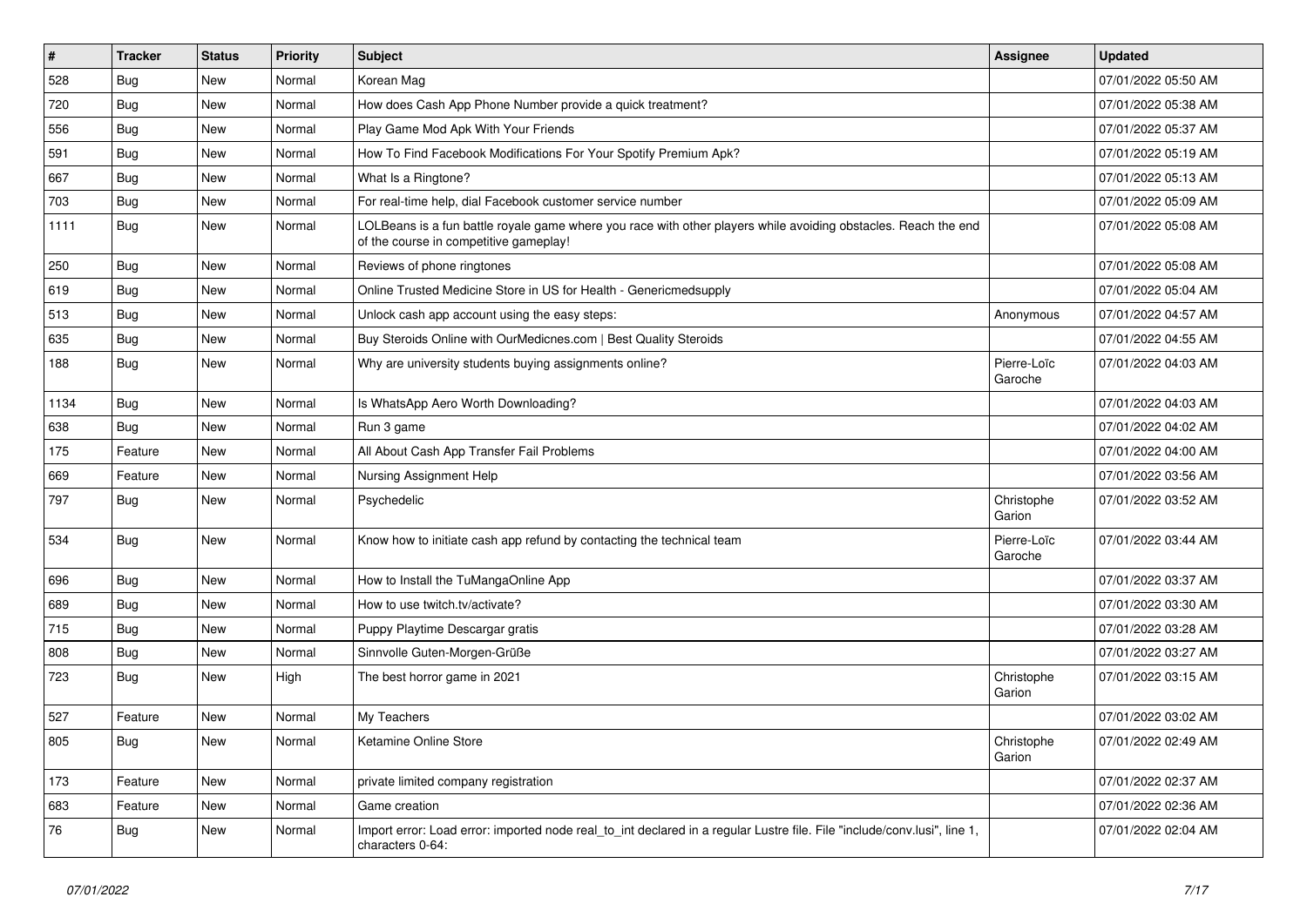| #   | <b>Tracker</b> | <b>Status</b> | Priority | <b>Subject</b>                                                                                                                                                                                                                                                        | <b>Assignee</b>        | <b>Updated</b>      |
|-----|----------------|---------------|----------|-----------------------------------------------------------------------------------------------------------------------------------------------------------------------------------------------------------------------------------------------------------------------|------------------------|---------------------|
| 259 | <b>Bug</b>     | New           | Normal   | call center services                                                                                                                                                                                                                                                  |                        | 07/01/2022 01:50 AM |
| 139 | <b>Bug</b>     | New           | Normal   | relseo                                                                                                                                                                                                                                                                |                        | 07/01/2022 01:50 AM |
| 656 | <b>Bug</b>     | New           | Normal   | Kiwi Nutrition Facts And Health Benefits                                                                                                                                                                                                                              |                        | 07/01/2022 01:41 AM |
| 518 | Bug            | New           | Normal   | How To Check The Balance Of Cash App Account By Taking Cash App Support?                                                                                                                                                                                              |                        | 07/01/2022 01:39 AM |
| 765 | <b>Bug</b>     | New           | Normal   | Follow proper initiatives to check my cash app                                                                                                                                                                                                                        |                        | 07/01/2022 01:38 AM |
| 345 | <b>Bug</b>     | New           | Normal   | Stain Protection Services in Chesapeake VA                                                                                                                                                                                                                            |                        | 07/01/2022 01:38 AM |
| 239 | <b>Bug</b>     | New           | Normal   | Algunas características más de Choices MOD APK                                                                                                                                                                                                                        |                        | 07/01/2022 01:35 AM |
| 672 | Bug            | New           | Normal   | The easiest way to delete ringtones on iPhone                                                                                                                                                                                                                         |                        | 07/01/2022 01:31 AM |
| 138 | Bug            | New           | Normal   | own-sweethome                                                                                                                                                                                                                                                         |                        | 07/01/2022 01:29 AM |
| 901 | Feature        | New           | Normal   | good game ever                                                                                                                                                                                                                                                        |                        | 07/01/2022 01:23 AM |
| 593 | Bug            | New           | Normal   | Eiffel Spark Ultimate C2 SN series is a fully synthetic range of advanced performance engine oils blended in high<br>performance fully synthetic (PAO - polyalphaolefin) basestocks fortified with advanced technology additive<br>system, specifically formulated to |                        | 07/01/2022 01:21 AM |
| 133 | Bug            | New           | Normal   | craftlabs                                                                                                                                                                                                                                                             |                        | 07/01/2022 01:17 AM |
| 711 | <b>Bug</b>     | New           | Normal   | Human Fall Flat Apk Download                                                                                                                                                                                                                                          |                        | 07/01/2022 01:14 AM |
| 740 | Feature        | New           | Normal   | Online Thesis Help USA                                                                                                                                                                                                                                                |                        | 07/01/2022 01:11 AM |
| 594 | Feature        | New           | Normal   | How does research proposal help online make it easy for me?                                                                                                                                                                                                           |                        | 07/01/2022 01:10 AM |
| 474 | <b>Bug</b>     | New           | Normal   | Floor Waxing Arlington MA                                                                                                                                                                                                                                             |                        | 07/01/2022 12:56 AM |
| 525 | Bug            | New           | Normal   | If you don't have a QR code: How to activate cash app card in app                                                                                                                                                                                                     |                        | 07/01/2022 12:36 AM |
| 569 | <b>Bug</b>     | New           | Normal   | What is the incoming and outgoing mail server for Outlook IMAP settings?                                                                                                                                                                                              | Pierre-Loïc<br>Garoche | 07/01/2022 12:17 AM |
| 694 | Bug            | New           | Normal   | How to Get Guidance On How To Cash App Withdrawal Limit?                                                                                                                                                                                                              | Christophe<br>Garion   | 06/30/2022 11:44 PM |
| 258 | Bug            | New           | Normal   | Fake Nike Dunk High AMBUSH Deep Royal                                                                                                                                                                                                                                 |                        | 06/30/2022 11:14 PM |
| 372 | <b>Bug</b>     | New           | Normal   | Auto Transport Services in Arlington County VA                                                                                                                                                                                                                        |                        | 06/30/2022 10:47 PM |
| 271 | Feature        | New           | Normal   | Fashion                                                                                                                                                                                                                                                               |                        | 06/30/2022 10:40 PM |
| 693 | Feature        | New           | Normal   | How To Get My Money Back From The Cash App To Your Wallet?                                                                                                                                                                                                            |                        | 06/30/2022 10:37 PM |
| 149 | Bug            | New           | Normal   | dftgy                                                                                                                                                                                                                                                                 |                        | 06/30/2022 10:17 PM |
| 114 | <b>Bug</b>     | New           | Normal   | <b>Medical Research Writing Services</b>                                                                                                                                                                                                                              |                        | 06/30/2022 10:04 PM |
| 786 | <b>Bug</b>     | New           | Normal   | Best Assignment Help in Australia & UK                                                                                                                                                                                                                                |                        | 06/30/2022 09:58 PM |
| 651 | <b>Bug</b>     | New           | Normal   | Salmon Health Benefits                                                                                                                                                                                                                                                |                        | 06/30/2022 09:49 PM |
| 476 | Feature        | New           | High     | American Airlines Reservations                                                                                                                                                                                                                                        |                        | 06/30/2022 09:45 PM |
| 684 | Bug            | New           | Normal   | Difference between paper map and online map                                                                                                                                                                                                                           |                        | 06/30/2022 09:41 PM |
| 317 | <b>Bug</b>     | New           | Normal   | Eco/Green Cleaning Services in Virginia Beach VA                                                                                                                                                                                                                      |                        | 06/30/2022 09:34 PM |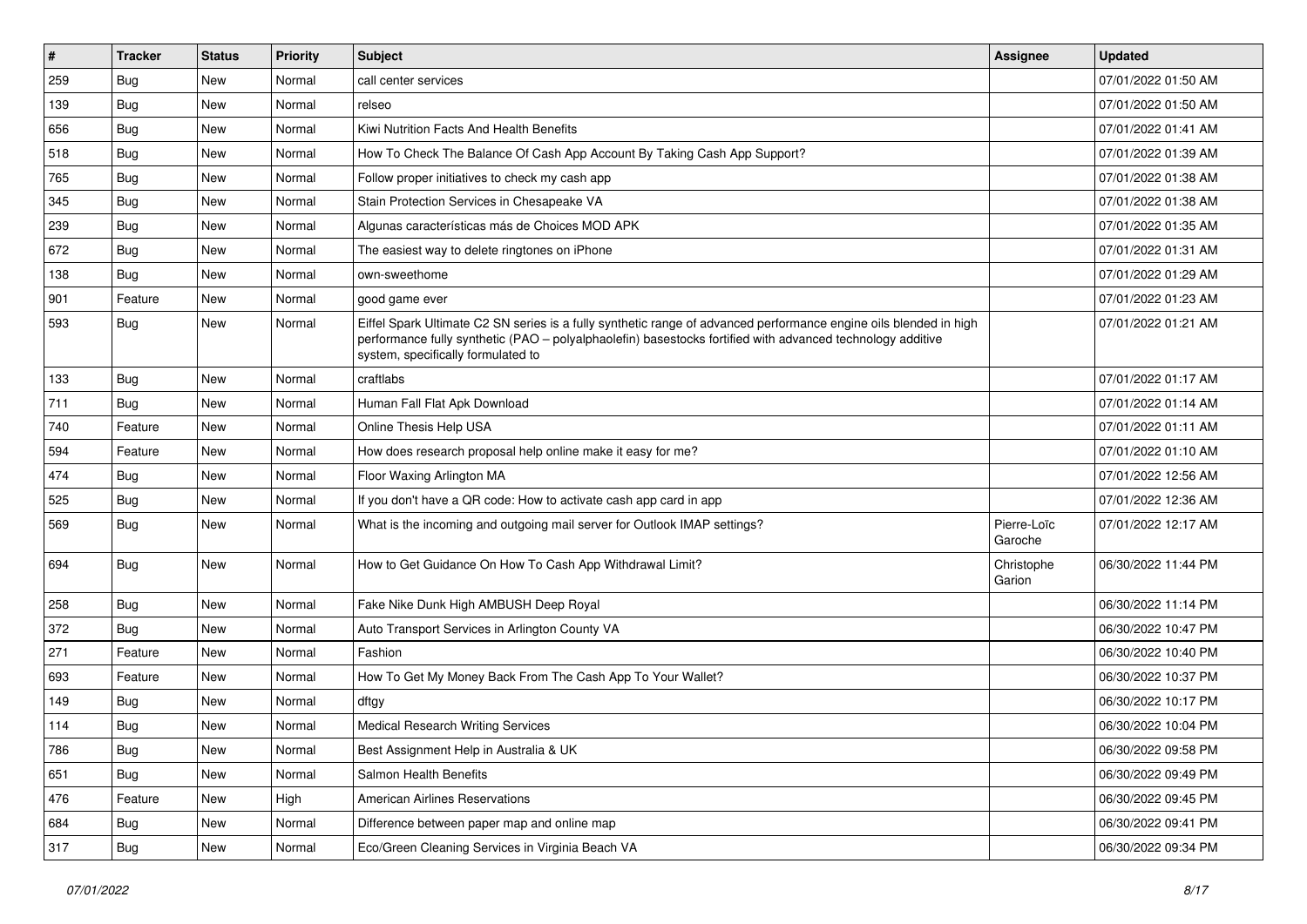| $\vert$ # | <b>Tracker</b> | <b>Status</b> | <b>Priority</b> | Subject                                                                   | <b>Assignee</b>        | <b>Updated</b>      |
|-----------|----------------|---------------|-----------------|---------------------------------------------------------------------------|------------------------|---------------------|
| 511       | Feature        | New           | Normal          | Fashion                                                                   | Anonymous              | 06/30/2022 09:26 PM |
| 643       | <b>Bug</b>     | New           | Normal          | Oreo TV Apk Download                                                      |                        | 06/30/2022 09:00 PM |
| 159       | Bug            | New           | Normal          | xfguih njgkh                                                              |                        | 06/30/2022 08:50 PM |
| 726       | <b>Bug</b>     | New           | Normal          | Mobile Application Development Services                                   |                        | 06/30/2022 08:49 PM |
| 697       | <b>Bug</b>     | New           | Normal          | How to Descargar Pura TV For Android                                      |                        | 06/30/2022 08:48 PM |
| 571       | <b>Bug</b>     | New           | Normal          | How may the Cash app dispute your trade?                                  | Pierre-Loïc<br>Garoche | 06/30/2022 08:05 PM |
| 793       | Feature        | New           | Urgent          | Where can I find cheap FIFA coins?                                        | Pierre-Loïc<br>Garoche | 06/30/2022 07:56 PM |
| 520       | <b>Bug</b>     | New           | Normal          | What Is The Major Role Of Cash.app/Help and Support Page?                 |                        | 06/30/2022 07:53 PM |
| 769       | <b>Bug</b>     | New           | Normal          | check my cash app                                                         |                        | 06/30/2022 07:46 PM |
| 816       | <b>Bug</b>     | New           | Normal          | Play Scribble io fun with everyone                                        |                        | 06/30/2022 07:38 PM |
| 533       | Bug            | New           | Normal          | How to complete the homework assignments in economics in the easiest way? |                        | 06/30/2022 07:33 PM |
| 570       | Bug            | New           | Normal          | What is Sutton bank cash app customer service phone number?               | Pierre-Loïc<br>Garoche | 06/30/2022 07:29 PM |
| 645       | Bug            | New           | Normal          | thong tin chinh xac nhat hom nay                                          |                        | 06/30/2022 07:09 PM |
| 647       | Feature        | New           | Normal          | <b>Cranberry Health Benefits</b>                                          |                        | 06/30/2022 07:08 PM |
| 530       | Bug            | New           | Normal          | Cheap Assignment Writing Service UK                                       | Anonymous              | 06/30/2022 06:49 PM |
| 789       | Bug            | New           | Normal          | Full version                                                              |                        | 06/30/2022 06:23 PM |
| 776       | <b>Bug</b>     | New           | Normal          | Wibargain                                                                 |                        | 06/30/2022 06:22 PM |
| 576       | Bug            | New           | Normal          | So laden Sie ein Instagram-Bild herunter                                  |                        | 06/30/2022 06:17 PM |
| 605       | Feature        | New           | Normal          | What will the future of logo design be like?                              |                        | 06/30/2022 05:59 PM |
| 280       | <b>Bug</b>     | New           | Normal          | Pacific Web Design                                                        |                        | 06/30/2022 05:54 PM |
| 194       | Bug            | New           | Normal          | lace closure wigs                                                         |                        | 06/30/2022 05:51 PM |
| 315       | <b>Bug</b>     | New           | Normal          | Dissertation help UK                                                      |                        | 06/30/2022 05:49 PM |
| 545       | Feature        | New           | Normal          | Best Canvas Print Company                                                 |                        | 06/30/2022 05:39 PM |
| 460       | <b>Bug</b>     | New           | Normal          | Floor Cleaning Medford MA                                                 |                        | 06/30/2022 05:38 PM |
| 815       | <b>Bug</b>     | New           | Normal          | how do i call cash app customer service                                   | Xavier Thirioux        | 06/30/2022 05:35 PM |
| 201       | Bug            | New           | Normal          | closure wig                                                               |                        | 06/30/2022 05:30 PM |
| 784       | <b>Bug</b>     | New           | Normal          | How To Add Money On Cash App Card And Check The Funds?                    |                        | 06/30/2022 05:09 PM |
| 235       | <b>Bug</b>     | New           | Low             | HP Printer Assistant Software   Download & Install HP Assistant           |                        | 06/30/2022 05:08 PM |
| 773       | Bug            | New           | Normal          | Spades - Play online free                                                 |                        | 06/30/2022 04:59 PM |
| 471       | Bug            | New           | Normal          | Residential Floor Cleaning Westchester MA                                 |                        | 06/30/2022 04:56 PM |
| 206       | Bug            | New           | Low             | Cheap Electric Bikes                                                      |                        | 06/30/2022 04:41 PM |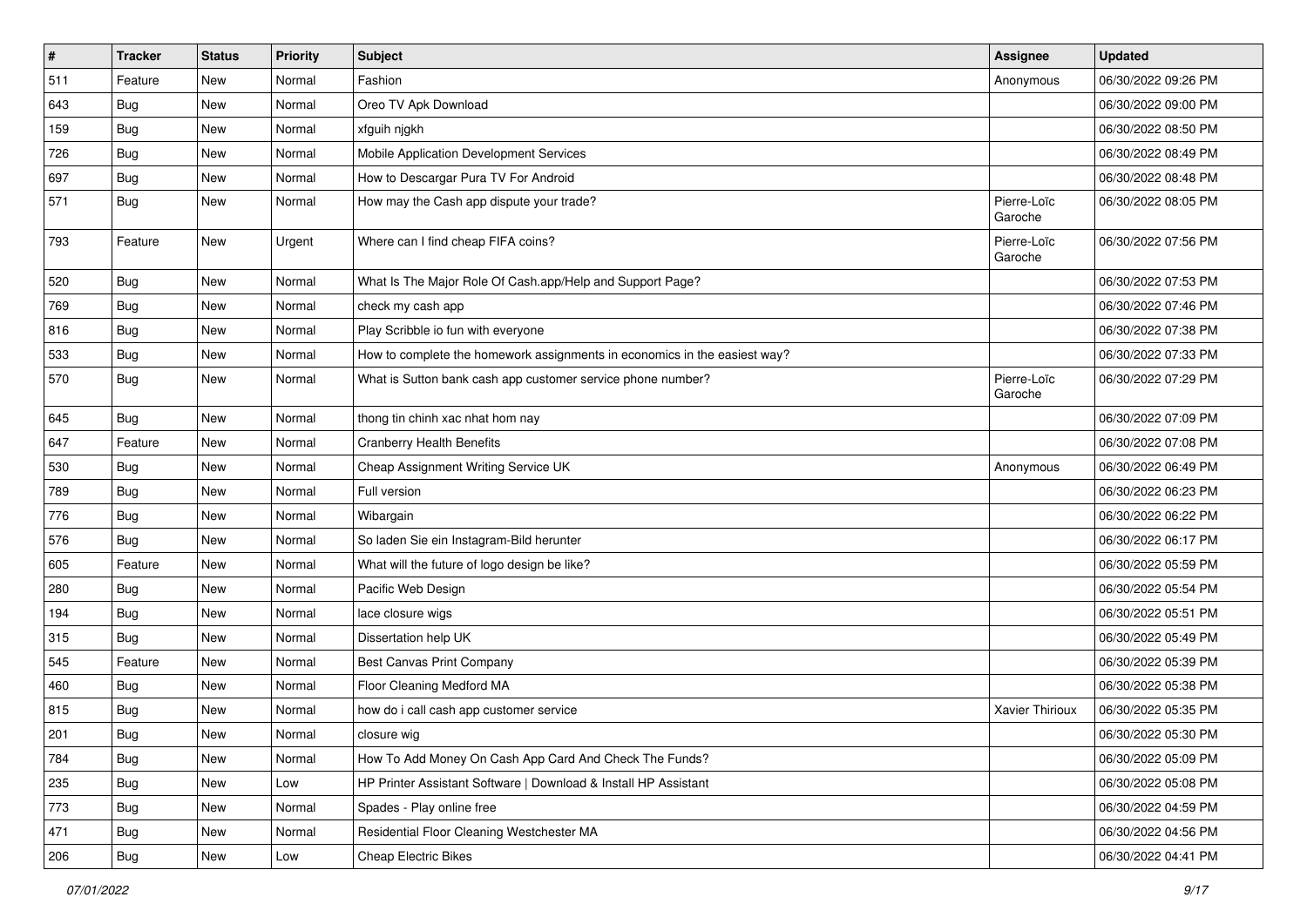| $\sharp$ | <b>Tracker</b> | <b>Status</b> | Priority | Subject                                                                                                      | <b>Assignee</b> | <b>Updated</b>      |
|----------|----------------|---------------|----------|--------------------------------------------------------------------------------------------------------------|-----------------|---------------------|
| 781      | <b>Bug</b>     | New           | Normal   | Free Whatsapp Group to Join                                                                                  |                 | 06/30/2022 04:23 PM |
| 145      | <b>Bug</b>     | New           | Normal   | abdulbaissagar                                                                                               |                 | 06/30/2022 04:17 PM |
| 464      | Bug            | New           | Normal   | Upholstery Cleaning Westchester MA                                                                           |                 | 06/30/2022 04:14 PM |
| 529      | <b>Bug</b>     | New           | Normal   | Thop TV APK - Free Download for Android                                                                      |                 | 06/30/2022 04:12 PM |
| 174      | Feature        | New           | Normal   | Digital Marketing Philadelphia                                                                               |                 | 06/30/2022 04:09 PM |
| 627      | Bug            | New           | Normal   | HELO                                                                                                         |                 | 06/30/2022 04:03 PM |
| 794      | Feature        | New           | Normal   | Safe place to buy fifa coins                                                                                 |                 | 06/30/2022 03:51 PM |
| 810      | Feature        | New           | Normal   | how to remove viruses from a phone                                                                           |                 | 06/30/2022 03:49 PM |
| 637      | Feature        | New           | Normal   | Why do the Outlook rules not work in my account?                                                             |                 | 06/30/2022 03:48 PM |
| 129      | Bug            | New           | Normal   | xcvgbgh                                                                                                      |                 | 06/30/2022 03:46 PM |
| 344      | <b>Bug</b>     | New           | Normal   | Odor Removal Services in Chesapeake VA                                                                       |                 | 06/30/2022 03:40 PM |
| 802      | Bug            | New           | Normal   | Who Is an ETL Engineer                                                                                       |                 | 06/30/2022 03:33 PM |
| 182      | <b>Bug</b>     | New           | Normal   | <b>Healthcare Custom Writing Services</b>                                                                    |                 | 06/30/2022 03:30 PM |
| 611      | Feature        | New           | Normal   | Buy All Modafinil & Armodafinil Tablets @Buy Modafinil US                                                    |                 | 06/30/2022 03:30 PM |
| 151      | Feature        | New           | Normal   | Law Essay Writing Service - Assignments Planet                                                               |                 | 06/30/2022 03:27 PM |
| 123      | Bug            | New           | Normal   | https://www.reddit.com/r/NRLgrandfinal2020/                                                                  |                 | 06/30/2022 03:22 PM |
| 240      | Feature        | New           | Normal   | Juego interesante de Dragon Ball Legends MOD APK                                                             |                 | 06/30/2022 03:20 PM |
| 567      | <b>Bug</b>     | New           | Normal   | Singapore assignment help                                                                                    |                 | 06/30/2022 02:50 PM |
| 654      | Feature        | New           | Normal   | <b>Peach Health Benefits</b>                                                                                 |                 | 06/30/2022 02:43 PM |
| 666      | Bug            | New           | Normal   | 470+ pages à colorier de Noël                                                                                |                 | 06/30/2022 02:42 PM |
| 809      | Bug            | New           | Normal   | Smash Karts - immerse yourself in the exciting race                                                          |                 | 06/30/2022 02:36 PM |
| 128      | Bug            | New           | Normal   | dfgbd                                                                                                        |                 | 06/30/2022 02:28 PM |
| 565      | Bug            | New           | Normal   | How To Install RepelisPlus On Your Android Phone?                                                            |                 | 06/30/2022 02:26 PM |
| 801      | <b>Bug</b>     | New           | Normal   | Who Is an ETL Engineer                                                                                       |                 | 06/30/2022 02:17 PM |
| 261      | Bug            | New           | Normal   | Ringtone Downloads - Easy Ways Come Up With Your Own Ringtones                                               |                 | 06/30/2022 02:11 PM |
| 817      | Bug            | New           | Normal   | Pacman 30th Anniversary                                                                                      |                 | 06/30/2022 02:02 PM |
| 210      | <b>Bug</b>     | New           | Normal   | Issue with check symbol in Cash App? Dial assist number with calling Cash App customer service phone number. |                 | 06/30/2022 01:52 PM |
| 1133     | <b>Bug</b>     | New           | Normal   | Flagle, what is it?                                                                                          |                 | 06/30/2022 10:37 AM |
| 172      | Feature        | New           | Normal   | pgdm colleges in bangalore                                                                                   |                 | 06/30/2022 09:28 AM |
| 510      | Feature        | New           | Normal   | Fashion                                                                                                      | Anonymous       | 06/30/2022 09:27 AM |
| 687      | Bug            | New           | Normal   | How to use twitch.tv/activate?                                                                               |                 | 06/30/2022 09:20 AM |
| 1132     | <b>Bug</b>     | New           | Normal   | Registration process on Huobi                                                                                |                 | 06/30/2022 05:10 AM |
| 316      | <b>Bug</b>     | New           | Normal   | Finden Sie den besten Klingelton für Ihr Telefon                                                             |                 | 06/30/2022 04:13 AM |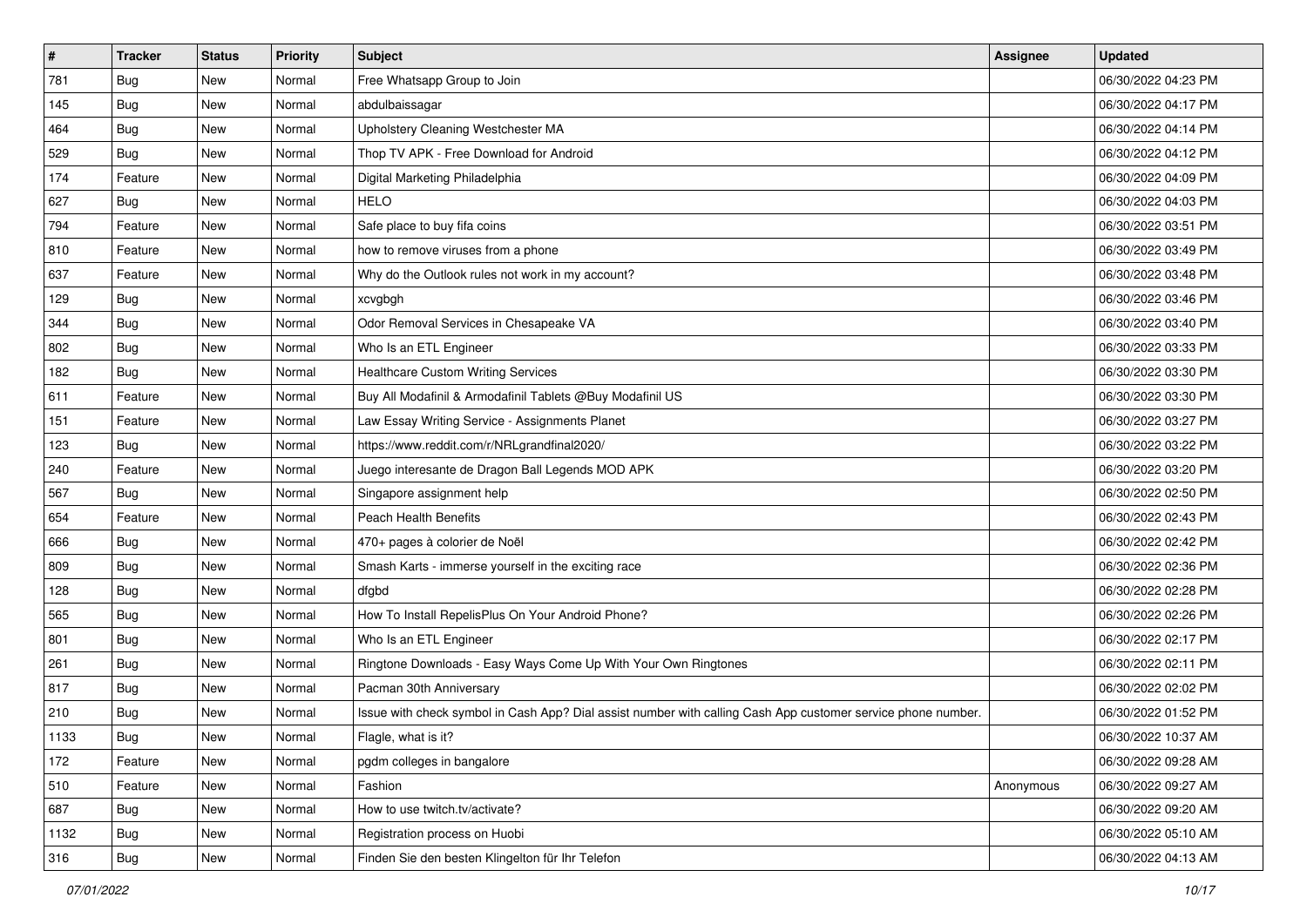| $\pmb{\#}$ | <b>Tracker</b> | <b>Status</b> | Priority | Subject                                                                   | <b>Assignee</b>        | <b>Updated</b>      |
|------------|----------------|---------------|----------|---------------------------------------------------------------------------|------------------------|---------------------|
| 284        | <b>Bug</b>     | New           | Normal   | All About Cash App Transfer Fail Problems                                 |                        | 06/30/2022 03:26 AM |
| 674        | Bug            | New           | Normal   | The best game in 2021                                                     | Pierre-Loïc<br>Garoche | 06/30/2022 03:13 AM |
| 247        | Bug            | New           | Normal   | best 4 Channel Amp                                                        |                        | 06/30/2022 02:19 AM |
| 721        | Bug            | New           | Normal   | Cómo instalar un Mod Apk                                                  |                        | 06/30/2022 02:08 AM |
| 707        | Bug            | New           | Normal   | Why Accounting Assignments Are Beneficial For The Students?               | Pierre-Loïc<br>Garoche | 06/30/2022 01:06 AM |
| 589        | Bug            | <b>New</b>    | Normal   | How can I get the cash app phone number of customer support?              |                        | 06/30/2022 12:20 AM |
| 705        | <b>Bug</b>     | New           | Normal   | wuxiaworld                                                                |                        | 06/29/2022 11:42 PM |
| 553        | Bug            | New           | Normal   | Cinema HD APK - Free Movie Enjoyment App on Android                       |                        | 06/29/2022 11:35 PM |
| 143        | Bug            | New           | Normal   | Bob lace front wigs                                                       |                        | 06/29/2022 11:22 PM |
| 623        | Bug            | New           | Normal   | Listen to online radio stations for mobile phones                         |                        | 06/29/2022 11:19 PM |
| 515        | Bug            | New           | Normal   | Fragment Nike Dunk High Tokyo Fake                                        |                        | 06/29/2022 11:19 PM |
| 759        | Bug            | New           | Normal   | Canon IJ Network Tool                                                     | Pierre-Loïc<br>Garoche | 06/29/2022 11:16 PM |
| 88         | Bug            | New           | Normal   | kind2 output: When for node arguments                                     | Pierre-Loïc<br>Garoche | 06/29/2022 11:10 PM |
| 537        | <b>Bug</b>     | New           | Normal   | Get tech assistance with customer support on ATT Yahoo email login issue. |                        | 06/29/2022 11:06 PM |
| 664        | Bug            | New           | Normal   | Tea TV Apk Download - The Best Way to Watch Movies Offline                |                        | 06/29/2022 11:00 PM |
| 811        | Bug            | New           | Normal   | Canon IJ Network Tool                                                     |                        | 06/29/2022 10:59 PM |
| 766        | Bug            | New           | Normal   | Pobreflix Mod APK Review                                                  |                        | 06/29/2022 10:55 PM |
| 136        | Bug            | New           | Normal   | snappow                                                                   |                        | 06/29/2022 10:52 PM |
| 189        | <b>Bug</b>     | New           | Normal   | <b>College Biology Writing Services</b>                                   |                        | 06/29/2022 10:51 PM |
| 719        | Bug            | New           | Normal   | How Do I Send \$5000 Through Cash App Account With Ease?                  |                        | 06/29/2022 10:15 PM |
| 622        | <b>Bug</b>     | New           | Normal   | CheapestMedsShop   100% Safe Medicines Online in UK & AUS.                |                        | 06/29/2022 10:10 PM |
| 549        | Bug            | New           | Normal   | Radio Luisteren                                                           |                        | 06/29/2022 10:01 PM |
| 555        | Bug            | New           | Normal   | web design development in hyderabad                                       |                        | 06/29/2022 09:50 PM |
| 150        | <b>Bug</b>     | New           | Normal   | dfgh                                                                      |                        | 06/29/2022 09:47 PM |
| 522        | Feature        | New           | Normal   | Can You Check App Limits, If Cash app won't let me send money?            |                        | 06/29/2022 09:36 PM |
| 230        | <b>Bug</b>     | New           | Normal   | Add Money To Cash App Card - Auto Cash Apps                               |                        | 06/29/2022 09:34 PM |
| 604        | <b>Bug</b>     | New           | Normal   | Idle Game Online                                                          |                        | 06/29/2022 09:21 PM |
| 473        | <b>Bug</b>     | New           | Normal   | Floor Stripping Arlington MA                                              |                        | 06/29/2022 09:20 PM |
| 257        | Bug            | New           | Normal   | Best latte machines                                                       |                        | 06/29/2022 09:17 PM |
| 788        | <b>Bug</b>     | New           | Normal   | Intro Maker Mod APK                                                       |                        | 06/29/2022 09:13 PM |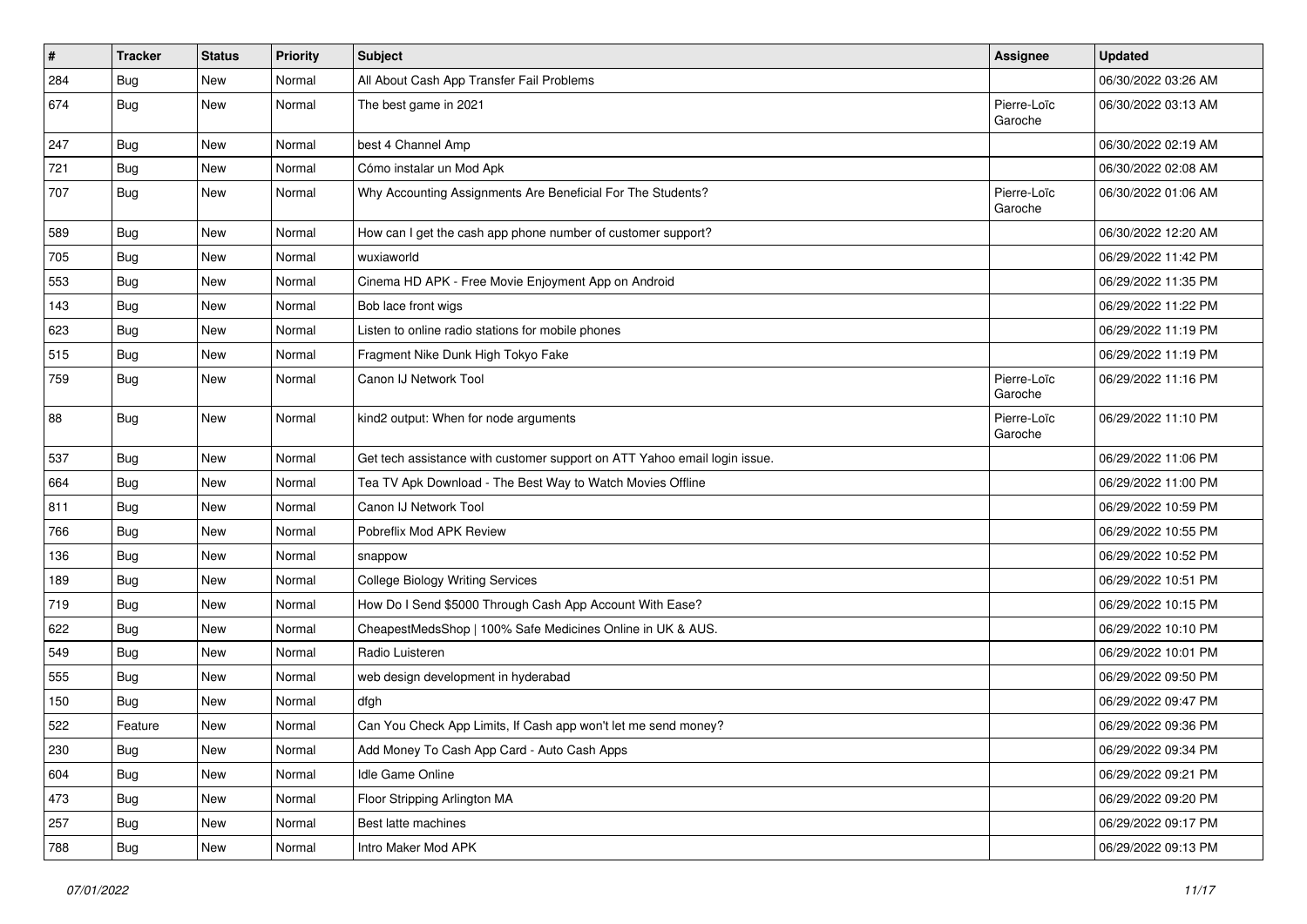| $\vert$ # | <b>Tracker</b> | <b>Status</b> | <b>Priority</b> | Subject                                                                      | Assignee               | <b>Updated</b>      |
|-----------|----------------|---------------|-----------------|------------------------------------------------------------------------------|------------------------|---------------------|
| 470       | <b>Bug</b>     | New           | Normal          | Commercial Floor Cleaning Westchester MA                                     |                        | 06/29/2022 09:07 PM |
| 461       | Bug            | New           | Normal          | Germs Removal Medford MA                                                     |                        | 06/29/2022 09:06 PM |
| 764       | Bug            | New           | Normal          | What is available to see what I can watch HBO Max?                           |                        | 06/29/2022 08:50 PM |
| 603       | Bug            | New           | Normal          | Premiere gratuito da lista de IPTV                                           |                        | 06/29/2022 08:40 PM |
| 466       | Bug            | New           | Normal          | Floor Stripping Westchester MA                                               |                        | 06/29/2022 08:36 PM |
| 662       | <b>Bug</b>     | New           | Normal          | Oreo TV Download - The Easiest Way to Watch Live TV                          |                        | 06/29/2022 08:19 PM |
| 581       | Bug            | New           | Normal          | E-Learning Course Help                                                       |                        | 06/29/2022 08:19 PM |
| 597       | Bug            | New           | Normal          | Universo s / f Download                                                      |                        | 06/29/2022 08:19 PM |
| 642       | <b>Bug</b>     | New           | Normal          | thong tin thoi tiet ngay hom nay                                             |                        | 06/29/2022 07:52 PM |
| 652       | Bug            | New           | Normal          | Sesame Health Benefits                                                       |                        | 06/29/2022 07:46 PM |
| 118       | Bug            | New           | Normal          | golf                                                                         | Anonymous              | 06/29/2022 07:36 PM |
| 799       | <b>Bug</b>     | New           | Normal          | Who Is an ETL Engineer                                                       |                        | 06/29/2022 07:36 PM |
| 712       | Bug            | New           | Normal          | <b>Tips and Tricks</b>                                                       |                        | 06/29/2022 07:26 PM |
| 1131      | Bug            | New           | Normal          | Calculatrice Forex pour calculer les paramètres de la copie des transactions |                        | 06/29/2022 07:24 PM |
| 142       | Feature        | New           | Normal          | About ashimary hair                                                          |                        | 06/29/2022 07:17 PM |
| 616       | <b>Bug</b>     | New           | Normal          | Buy Anavar Tablets   Anavar For Sale in USA, UK & Australia                  |                        | 06/29/2022 07:00 PM |
| 115       | Bug            | New           | Normal          | NFL LIVE STREAM                                                              |                        | 06/29/2022 07:00 PM |
| 658       | Bug            | New           | Normal          | Watermelon Nutrition Facts And Health Benefits                               |                        | 06/29/2022 06:46 PM |
| 578       | Feature        | New           | High            | Derrick Gore                                                                 | Pierre-Loïc<br>Garoche | 06/29/2022 06:45 PM |
| 678       | Bug            | <b>New</b>    | Normal          | How to be a winner in buidnow gg                                             |                        | 06/29/2022 06:31 PM |
| 551       | Bug            | New           | Normal          | Why Do Students Need Online Best Dissertation Writing Services?              |                        | 06/29/2022 06:30 PM |
| 701       | Bug            | New           | Normal          | Why Law Essay Helper UK is Necessary?                                        |                        | 06/29/2022 06:29 PM |
| 253       | <b>Bug</b>     | New           | Normal          | Florence Lawrence                                                            |                        | 06/29/2022 06:22 PM |
| 767       | Bug            | New           | Normal          | apkmod                                                                       |                        | 06/29/2022 06:15 PM |
| 475       | Bug            | New           | Normal          | Floor Cleaning Arlington MA                                                  |                        | 06/29/2022 05:53 PM |
| 573       | <b>Bug</b>     | New           | Normal          | Experimente lo mejor en la aplicación Apk de juegos gratis                   |                        | 06/29/2022 05:48 PM |
| 153       | <b>Bug</b>     | New           | Normal          | urgent loan online                                                           | Christophe<br>Garion   | 06/29/2022 05:43 PM |
| 132       | <b>Bug</b>     | New           | Normal          | concrete-everything                                                          |                        | 06/29/2022 05:41 PM |
| 771       | Bug            | New           | Normal          | united airlines baggage policy                                               |                        | 06/29/2022 05:39 PM |
| 1069      | <b>Bug</b>     | New           | Normal          | how to get cash app support phone number 24*7 available                      |                        | 06/29/2022 05:37 PM |
| 264       | Bug            | New           | Normal          | We Buy Your Unwanted Car                                                     | Corentin<br>Lauverjat  | 06/29/2022 05:36 PM |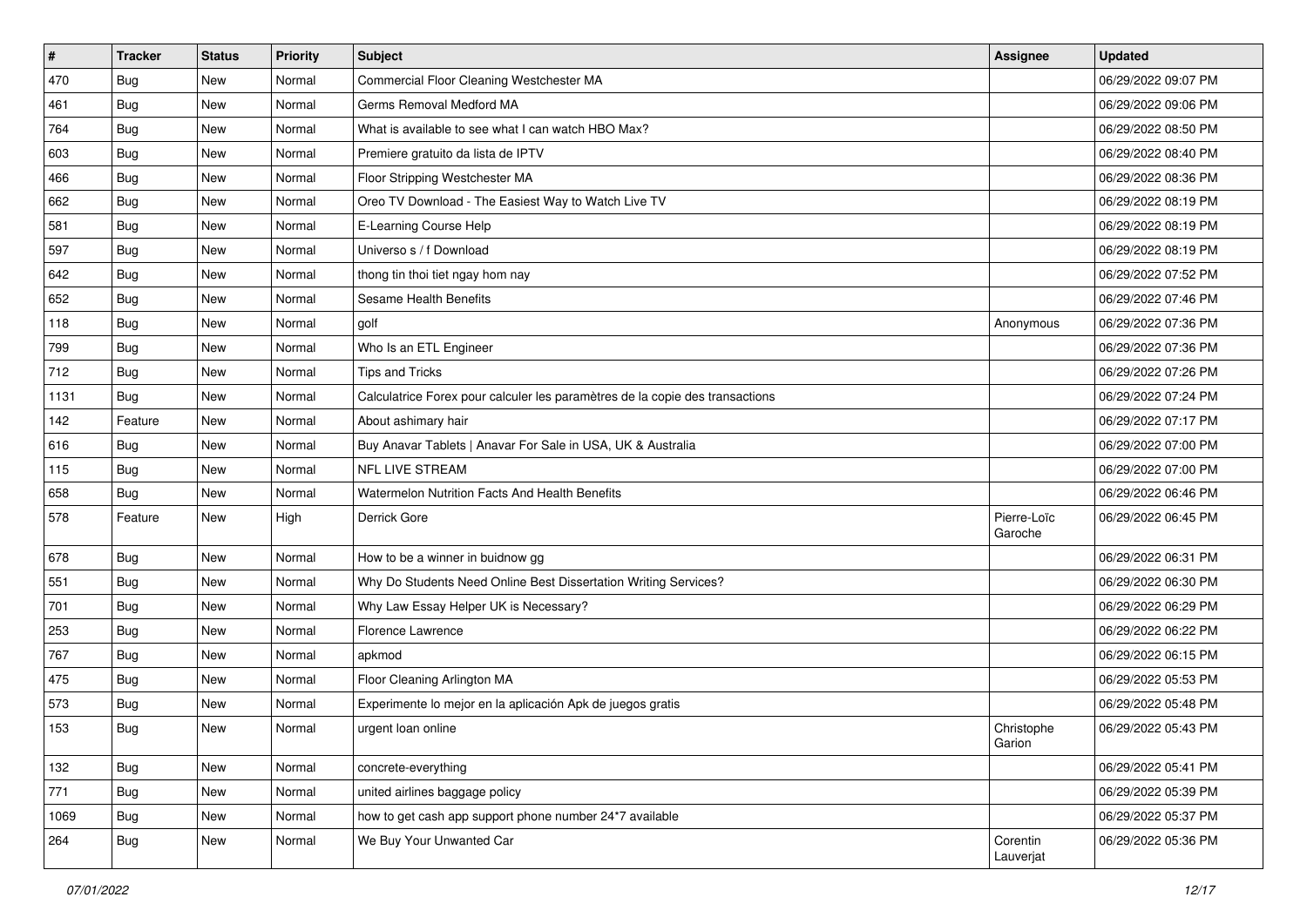| $\vert$ # | <b>Tracker</b> | <b>Status</b> | <b>Priority</b> | Subject                                                                                                 | <b>Assignee</b>        | <b>Updated</b>      |
|-----------|----------------|---------------|-----------------|---------------------------------------------------------------------------------------------------------|------------------------|---------------------|
| 624       | <b>Bug</b>     | New           | Normal          | Use go with the Driving Directions for your go                                                          |                        | 06/29/2022 05:22 PM |
| 516       | <b>Bug</b>     | New           | Normal          | Does Cash App Help To Get Cash App Refund Without Any Interruption?                                     |                        | 06/29/2022 05:12 PM |
| 628       | <b>Bug</b>     | New           | Normal          | CV reviewing services!                                                                                  |                        | 06/29/2022 05:09 PM |
| 657       | <b>Bug</b>     | New           | Normal          | Coconut Nutrition Facts And Health Benefits                                                             |                        | 06/29/2022 05:05 PM |
| 140       | <b>Bug</b>     | New           | Normal          | sugarbalanceusa                                                                                         |                        | 06/29/2022 04:56 PM |
| 782       | <b>Bug</b>     | New           | Normal          | Comment faire une sonnerie téléphonique                                                                 |                        | 06/29/2022 04:47 PM |
| 803       | Feature        | New           | High            | Ketamine Online Store                                                                                   | Pierre-Loïc<br>Garoche | 06/29/2022 04:38 PM |
| 572       | Feature        | New           | Normal          | New features of WhatsApp Plus on Android phones                                                         | Pierre-Loïc<br>Garoche | 06/29/2022 04:10 PM |
| 481       | <b>Bug</b>     | New           | Normal          | Nur Online Shop                                                                                         |                        | 06/29/2022 03:52 PM |
| 772       | <b>Bug</b>     | New           | Normal          | united airlines baggage policy                                                                          |                        | 06/29/2022 03:40 PM |
| 321       | Bug            | New           | Normal          | Tile & Grout Cleaning Services in Virginia Beach VA                                                     |                        | 06/29/2022 02:55 PM |
| 677       | <b>Bug</b>     | New           | Normal          | Logo Design Services Near Me                                                                            |                        | 06/29/2022 11:58 AM |
| 661       | Bug            | New           | Normal          | Turbo VPN MOD APK Download                                                                              |                        | 06/29/2022 11:57 AM |
| 202       | <b>Bug</b>     | New           | Normal          | blonde wig                                                                                              |                        | 06/29/2022 11:08 AM |
| 762       | <b>Bug</b>     | New           | Normal          | How To Add Money To A Cash App Card If Struggling With Low Amount?                                      |                        | 06/29/2022 10:53 AM |
| 1087      | Bug            | New           | Normal          | How do new writers start out?                                                                           |                        | 06/29/2022 10:43 AM |
| 708       | <b>Bug</b>     | New           | Normal          | Efficient ways to proceed with the cash app dispute process?                                            |                        | 06/29/2022 10:24 AM |
| 574       | <b>Bug</b>     | New           | Normal          | How to fix the Epson printer offline issue due to a wired connection?                                   |                        | 06/29/2022 10:23 AM |
| 1107      | Feature        | New           | High            | Where do you have to find an application to watch news and sports videos?                               | Christophe<br>Garion   | 06/29/2022 10:16 AM |
| 558       | Feature        | New           | Normal          | <b>Stunning Classic Sofas</b>                                                                           |                        | 06/29/2022 10:03 AM |
| 646       | Feature        | New           | Normal          | Collaborative Research Group                                                                            |                        | 06/29/2022 09:46 AM |
| 598       | <b>Bug</b>     | New           | Normal          | Universo s / f Download                                                                                 |                        | 06/29/2022 09:45 AM |
| 540       | Bug            | New           | Normal          | Why Haven't I Received My Cash App Card? Can I get t the reasons behind it                              |                        | 06/29/2022 09:42 AM |
| 1116      | <b>Bug</b>     | New           | Normal          | ipTV smarts pro                                                                                         |                        | 06/29/2022 09:27 AM |
| 1114      | <b>Bug</b>     | New           | Normal          | To control the car, all you must do is click to go left or right and release the button to go straight. |                        | 06/29/2022 09:05 AM |
| 655       | Bug            | New           | Normal          | <b>Eggplant Health Benefits</b>                                                                         |                        | 06/29/2022 08:18 AM |
| 185       | Bug            | New           | Normal          | Non-Plagiarized Research Writing                                                                        |                        | 06/29/2022 07:58 AM |
| 668       | Bug            | New           | Normal          | Get to know Cash App Refund Process here                                                                |                        | 06/29/2022 07:21 AM |
| 812       | Feature        | New           | Normal          | canon.com/ijsetup                                                                                       |                        | 06/29/2022 06:04 AM |
| 1117      | Bug            | New           | Normal          | Equal Words - Word search game for PC and Windows Phone                                                 |                        | 06/29/2022 04:58 AM |
| 709       | <b>Bug</b>     | New           | Normal          | How To Load Cash App Card At Walmart Without Having To Face Any Hassle?                                 |                        | 06/29/2022 03:26 AM |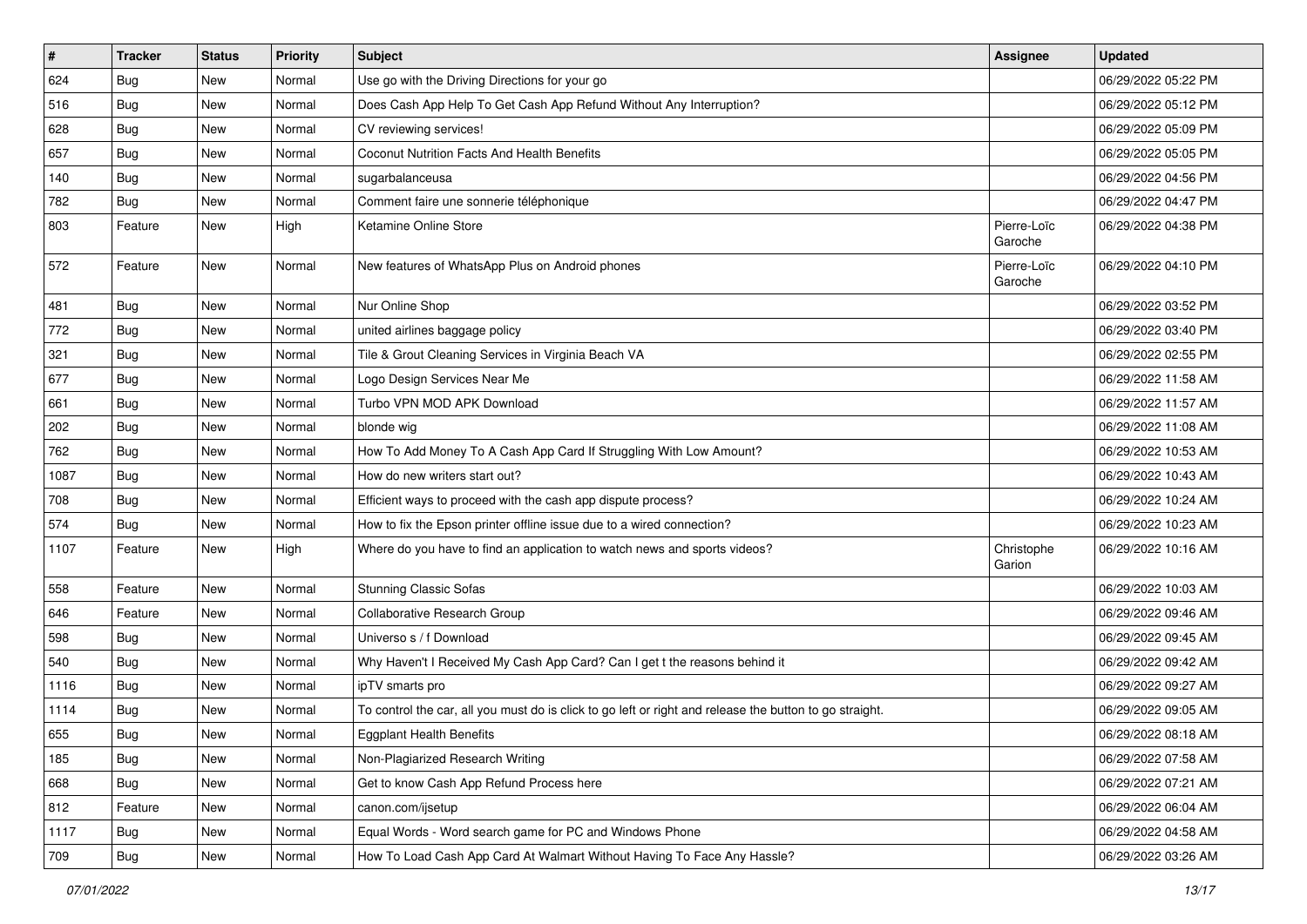| $\vert$ # | <b>Tracker</b> | <b>Status</b> | <b>Priority</b> | <b>Subject</b>                                                                                      | <b>Assignee</b>        | <b>Updated</b>      |
|-----------|----------------|---------------|-----------------|-----------------------------------------------------------------------------------------------------|------------------------|---------------------|
| 584       | <b>Bug</b>     | New           | Normal          | Want the cash app customer service number to check balance?                                         |                        | 06/29/2022 01:00 AM |
| 671       | Bug            | New           | Normal          | Hot games                                                                                           | Pierre-Loïc<br>Garoche | 06/29/2022 12:40 AM |
| 550       | Bug            | New           | Normal          | Nederland FM - beste manieren om naar internationale radio op internet te luisteren                 |                        | 06/29/2022 12:06 AM |
| 265       | Bug            | New           | Normal          | 3 Faq's On Downloading To Your Apple Ipod                                                           |                        | 06/28/2022 11:07 PM |
| 588       | Bug            | New           | Normal          | YouTube Vanced Apk Manager App - Como instalá-lo                                                    |                        | 06/28/2022 10:56 PM |
| 886       | Bug            | New           | Normal          | Is the Fox News Channel on Roku free?                                                               |                        | 06/28/2022 09:36 PM |
| 171       | Feature        | New           | Normal          | loan management system                                                                              |                        | 06/28/2022 08:24 PM |
| 167       | <b>Bug</b>     | New           | Normal          | instant loan without documents                                                                      | Anonymous              | 06/28/2022 07:35 PM |
| 663       | <b>Bug</b>     | New           | Normal          | Know how the Cash app twitches words in a detailed way.                                             | Pierre-Loïc<br>Garoche | 06/28/2022 07:08 PM |
| 229       | Feature        | New           | Normal          | How To Delete Cash App Account? - Check Out the Steps In Detail                                     |                        | 06/28/2022 07:06 PM |
| 888       | Bug            | New           | Normal          | Is the Fox News Channel on Roku free?                                                               |                        | 06/28/2022 06:58 PM |
| 733       | <b>Bug</b>     | New           | Normal          | How does one go about getting a book deal?                                                          |                        | 06/28/2022 06:35 PM |
| 1110      | Bug            | New           | Normal          | Six Guns Mod Apk Answers Your Questions                                                             | Pierre-Loïc<br>Garoche | 06/28/2022 06:26 PM |
| 1000      | Bug            | New           | Normal          | Super easy way to zoom photos and upload to Instagram                                               | Christophe<br>Garion   | 06/28/2022 06:14 PM |
| 207       | Feature        | New           | Low             | real estate lead conversion                                                                         |                        | 06/28/2022 06:09 PM |
| 648       | Feature        | New           | Normal          | <b>Plum Health Benefits</b>                                                                         |                        | 06/28/2022 06:02 PM |
| 780       | Bug            | New           | Normal          | Best Whatsapp Modified APKs                                                                         | Pierre-Loïc<br>Garoche | 06/28/2022 05:38 PM |
| 813       | Feature        | New           | Normal          | Canon.com/ijsetup                                                                                   |                        | 06/28/2022 05:15 PM |
| 224       | Feature        | New           | Normal          | Instant Personal Loan                                                                               | Pierre-Loïc<br>Garoche | 06/28/2022 04:40 PM |
| 186       | Feature        | New           | Normal          | homoeobazaar                                                                                        |                        | 06/28/2022 04:29 PM |
| 1115      | Bug            | New           | Normal          | How to access your saved favorite Tiktok                                                            |                        | 06/28/2022 03:59 PM |
| 980       | <b>Bug</b>     | New           | Normal          | Free Gas Cards for the Unemployed                                                                   |                        | 06/28/2022 02:54 PM |
| 969       | <b>Bug</b>     | New           | Normal          | Watch NCAA Football Live Match Free                                                                 |                        | 06/28/2022 01:31 PM |
| 729       | Bug            | New           | Normal          | Canon IJ Network Tool                                                                               |                        | 06/28/2022 01:10 PM |
| 670       | Bug            | New           | Normal          | JTWhatsApp Apk - The New and Improved WhatsApp                                                      |                        | 06/28/2022 12:32 PM |
| 828       | Bug            | New           | Normal          | Nursery management                                                                                  |                        | 06/28/2022 12:10 PM |
| 743       | <b>Bug</b>     | New           | Normal          | They promote 'pixel art' contests and a 'game jam' related to the work and figure of Carlos Casares |                        | 06/28/2022 12:04 PM |
| 690       | <b>Bug</b>     | New           | Normal          | campervan hire                                                                                      |                        | 06/28/2022 11:55 AM |
| 785       | <b>Bug</b>     | New           | Normal          | How To Get Money Off Cash App Without Card Or With A Card?                                          |                        | 06/28/2022 11:35 AM |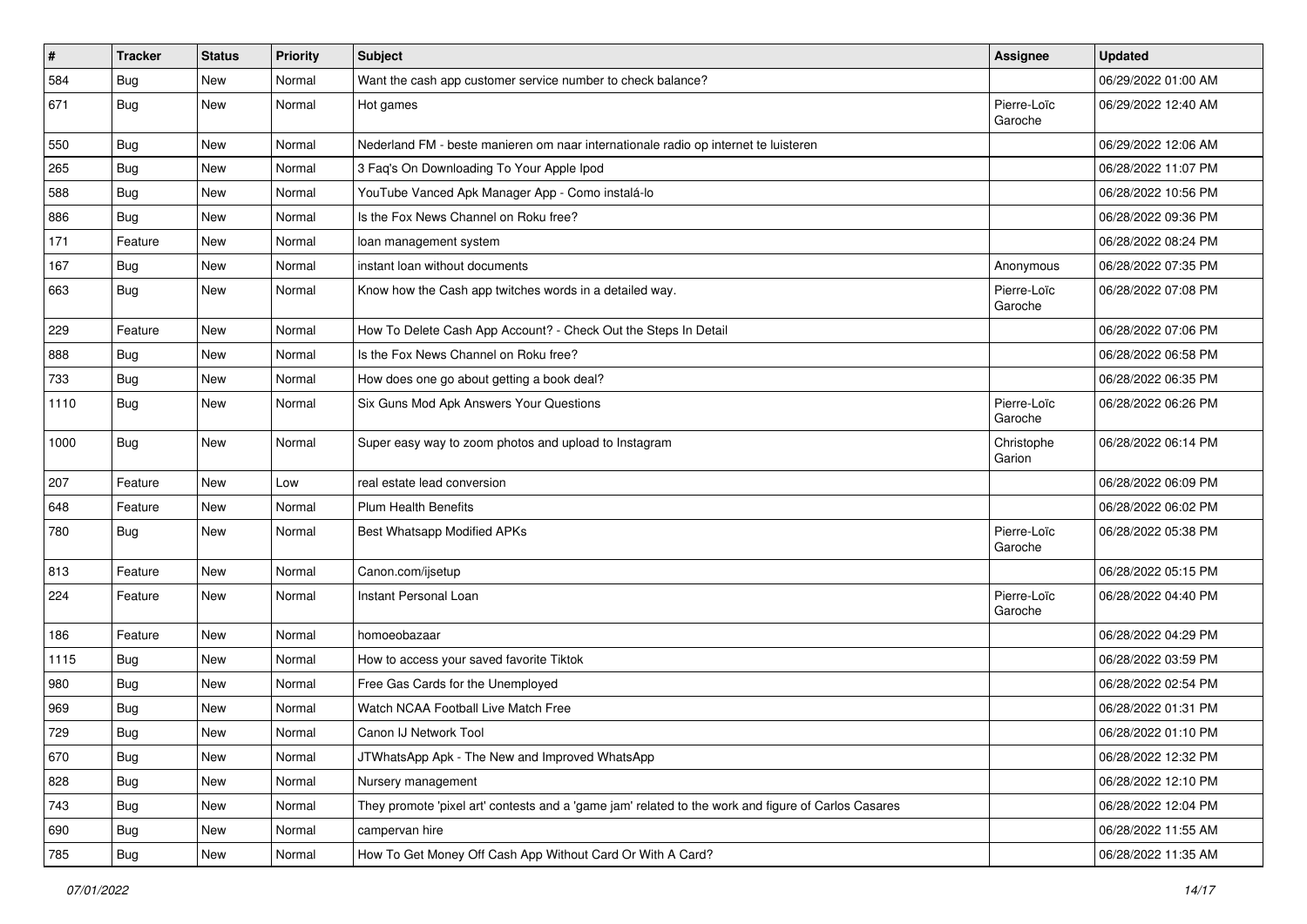| $\vert$ # | <b>Tracker</b> | <b>Status</b> | <b>Priority</b> | Subject                                                                     | Assignee               | <b>Updated</b>      |
|-----------|----------------|---------------|-----------------|-----------------------------------------------------------------------------|------------------------|---------------------|
| 981       | <b>Bug</b>     | New           | Normal          | VidMate Mod APK                                                             |                        | 06/28/2022 11:24 AM |
| 976       | Bug            | New           | Normal          | How to delete the cash app account history right now?                       | Hamza<br>Bourbouh      | 06/28/2022 11:22 AM |
| 170       | Feature        | New           | Normal          | top mba colleges in bangalore                                               |                        | 06/28/2022 10:55 AM |
| 1129      | Bug            | New           | Normal          | how to enable direct deposit on cash app?                                   |                        | 06/28/2022 10:44 AM |
| 469       | Bug            | New           | Normal          | Germs Removal Westchester MA                                                |                        | 06/28/2022 10:40 AM |
| 632       | Bug            | New           | Normal          | CheapestMedsShop   100% Safe Medicines Online in UK & AUS.                  |                        | 06/28/2022 09:52 AM |
| 997       | Bug            | New           | Normal          | 123.hp.com/laserjet                                                         |                        | 06/28/2022 09:48 AM |
| 610       | Feature        | New           | Normal          | CheapestMedsShop 100% Safe Medicines Online in USA UK & AUS.                |                        | 06/28/2022 09:42 AM |
| 1100      | Feature        | New           | Low             | Food Products                                                               | Pierre-Loïc<br>Garoche | 06/28/2022 09:40 AM |
| 821       | Bug            | New           | Normal          | Nicoo - A Review of the Popular Battle Royale Game                          |                        | 06/28/2022 08:30 AM |
| 548       | Bug            | New           | Normal          | Web N Logo Design                                                           |                        | 06/28/2022 08:24 AM |
| 649       | Feature        | New           | Normal          | Pear Health Benefits                                                        |                        | 06/28/2022 08:04 AM |
| 1099      | Feature        | New           | Normal          | Whatsapp Plus - A New Way Of Communicating                                  |                        | 06/28/2022 07:57 AM |
| 608       | Feature        | New           | Normal          | How To Do Hotmail Password Reset Without Phone Number?                      |                        | 06/28/2022 07:39 AM |
| 722       | Bug            | New           | Normal          | Vergrößern Sie Instagram-Fotos mit instazoom                                | Christophe<br>Garion   | 06/28/2022 07:21 AM |
| 734       | Bug            | New           | Normal          | DR. STRANGE: Multiverse of Scheduling Madness!                              |                        | 06/28/2022 07:07 AM |
| 640       | Bug            | New           | Normal          | play game with me                                                           |                        | 06/28/2022 06:33 AM |
| 973       | Feature        | New           | Normal          | Free NFL Streaming Sites                                                    |                        | 06/28/2022 06:27 AM |
| 629       | Bug            | New           | Normal          | How Can I Load Cash App Card at Walmart straight away?                      |                        | 06/28/2022 06:07 AM |
| 753       | Bug            | New           | Normal          | onlineessaygrader                                                           |                        | 06/28/2022 05:55 AM |
| 744       | Bug            | New           | Normal          | <b>Pixel Survive</b>                                                        |                        | 06/28/2022 05:13 AM |
| 702       | Bug            | New           | Normal          | Avail Chime Customer Service to know How To Get Chime Bank Statement        |                        | 06/28/2022 04:58 AM |
| 822       | <b>Bug</b>     | New           | Normal          | Dowload Your Boyfriend Game                                                 |                        | 06/28/2022 04:56 AM |
| 231       | <b>Bug</b>     | New           | Normal          | Is the ringtone download difficult or not?                                  | Pierre-Loïc<br>Garoche | 06/28/2022 04:48 AM |
| 620       | Bug            | New           | Normal          | Viagra Meds: Fastest & Quick Delivery On Your Doorstep - USA                |                        | 06/28/2022 04:33 AM |
| 965       | <b>Bug</b>     | New           | Normal          | Go with cash app customer service to know where I can load my cash app card |                        | 06/28/2022 04:30 AM |
| 685       | Bug            | New           | Low             | youtube thumbnail downloader                                                | Pierre-Loïc<br>Garoche | 06/28/2022 04:26 AM |
| 577       | Bug            | New           | Normal          | Follow these easy steps to make Admiral Casino Login                        |                        | 06/28/2022 03:52 AM |
| 1105      | Bug            | New           | High            | What is Mahjong online?                                                     |                        | 06/28/2022 03:47 AM |
| 193       | Bug            | New           | Normal          | 18% Discount on Homeopathic medicines                                       |                        | 06/28/2022 03:38 AM |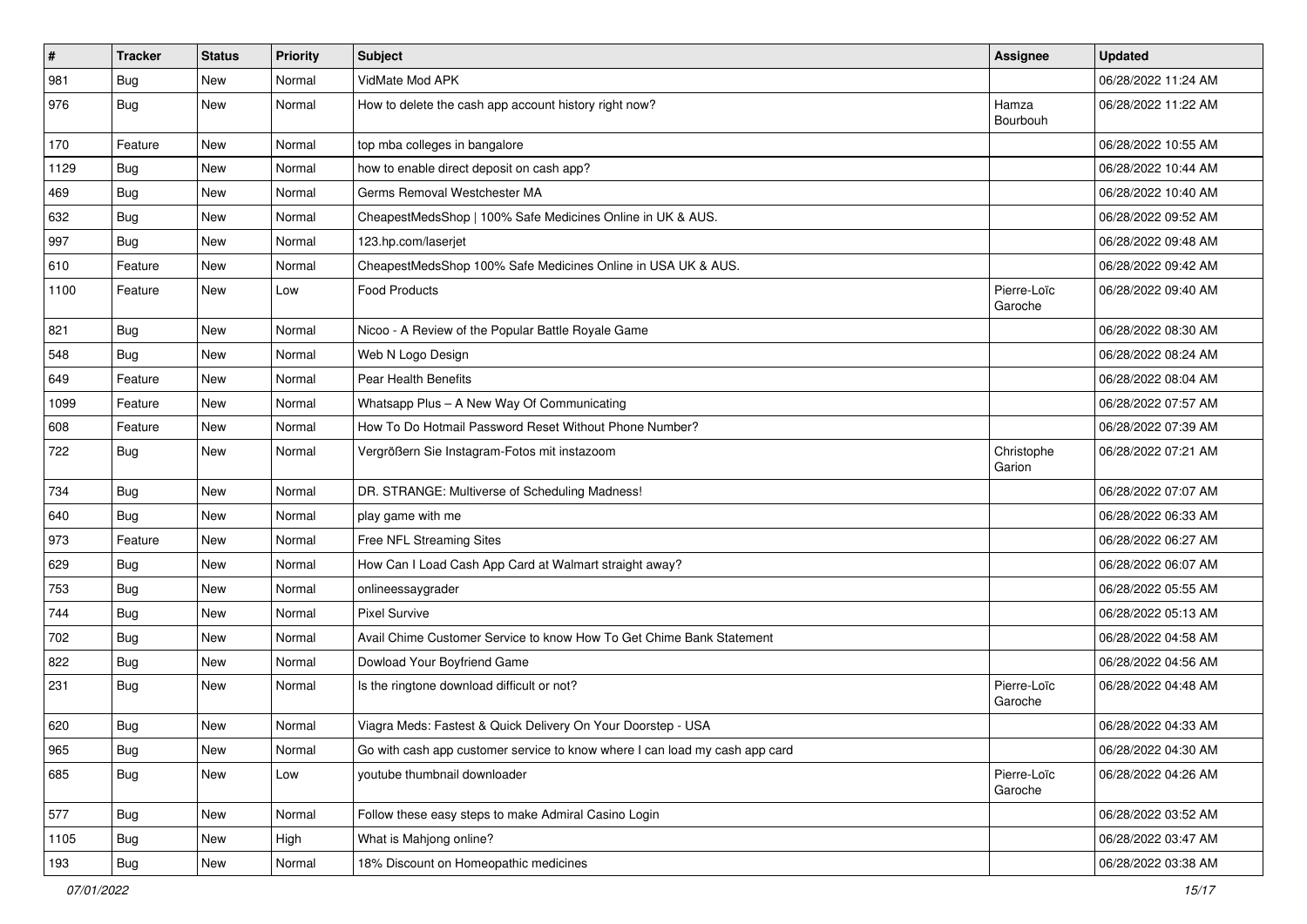| #   | <b>Tracker</b> | <b>Status</b> | <b>Priority</b> | Subject                                                                          | Assignee               | <b>Updated</b>      |
|-----|----------------|---------------|-----------------|----------------------------------------------------------------------------------|------------------------|---------------------|
| 617 | <b>Bug</b>     | New           | Normal          | Buy Vidalista Tablets (Tadalafil) at [\$25 OFF + Free Shipping] Vidalistatablets |                        | 06/28/2022 03:33 AM |
| 983 | Bug            | New           | Normal          | Finding issue in tekken 3 game?                                                  |                        | 06/28/2022 03:26 AM |
| 999 | Bug            | New           | Normal          | Is there a way to find Google Feud answers?                                      |                        | 06/28/2022 01:27 AM |
| 348 | <b>Bug</b>     | New           | Normal          | Mold Removal Services in Chesapeake VA                                           |                        | 06/28/2022 12:53 AM |
| 200 | <b>Bug</b>     | New           | Normal          | uiopi[o                                                                          |                        | 06/28/2022 12:33 AM |
| 814 | Bug            | New           | Normal          | Stage Fright Cure                                                                | Pierre-Loïc<br>Garoche | 06/28/2022 12:31 AM |
| 714 | Bug            | New           | Normal          | Cuevana 3 Premium - Enjoy Your Favorite Movies and TV Shows on Your Smart TV     |                        | 06/27/2022 11:43 PM |
| 939 | Bug            | New           | Normal          | Ability to change sound notifications                                            | Christophe<br>Garion   | 06/27/2022 11:29 PM |
| 607 | Bug            | <b>New</b>    | Normal          | Vex 5                                                                            |                        | 06/27/2022 11:24 PM |
| 665 | Feature        | New           | Normal          | Look for a dedicated help with finance assignment                                |                        | 06/27/2022 11:10 PM |
| 595 | <b>Bug</b>     | New           | Normal          | RFM Online - une révolution dans la gestion de l'identité numérique              |                        | 06/27/2022 11:06 PM |
| 116 | <b>Bug</b>     | New           | Normal          | aertaeyg                                                                         |                        | 06/27/2022 11:06 PM |
| 830 | <b>Bug</b>     | New           | Normal          | Poppy Playtime APK                                                               |                        | 06/27/2022 10:31 PM |
| 737 | Bug            | New           | Normal          | How Do I Talk To A Live Person At Facebook If Anything Is Doubtful?              |                        | 06/27/2022 09:59 PM |
| 948 | Bug            | New           | Normal          | Canon IJ Network Tool                                                            |                        | 06/27/2022 09:30 PM |
| 215 | Bug            | New           | Normal          | How For Top Level Cell Phone For You                                             |                        | 06/27/2022 09:19 PM |
| 73  | Bug            | New           | Urgent          | properties ID is not set in Json in EMF backend                                  | Pierre-Loïc<br>Garoche | 06/27/2022 09:11 PM |
| 568 | Bug            | New           | Normal          | Instale a versão mais recente do YouTube Premium                                 |                        | 06/27/2022 08:56 PM |
| 824 | Feature        | New           | Normal          | How to watch Fox News on my Smart TV or similar devices?                         | Pierre-Loïc<br>Garoche | 06/27/2022 08:32 PM |
| 971 | Bug            | New           | Normal          | How Do I Check Balance On Cash App Card With Optimum Ease?                       |                        | 06/27/2022 08:16 PM |
| 951 | Bug            | New           | Normal          | Canon.com/ijsetup                                                                |                        | 06/27/2022 07:56 PM |
| 987 | Bug            | New           | Normal          | <b>Medicinal Mushrooms</b>                                                       |                        | 06/27/2022 07:13 PM |
| 739 | Bug            | New           | Normal          | law dissertation help                                                            |                        | 06/27/2022 06:12 PM |
| 756 | Feature        | New           | Normal          | Your one-stop destination for the thesis writing service                         |                        | 06/27/2022 05:46 PM |
| 760 | Bug            | New           | Normal          | apkmod                                                                           |                        | 06/27/2022 04:13 PM |
| 986 | Bug            | New           | Normal          | dbhdsvbhdf                                                                       | Christophe<br>Garion   | 06/27/2022 04:12 PM |
| 738 | Bug            | New           | Normal          | How Much Amount Do I Get Using The Referral Code For Cash App?                   |                        | 06/27/2022 03:58 PM |
| 953 | Bug            | New           | Normal          | Manga Dogs - Read Your Favorite Comics on Your Smartphone                        |                        | 06/27/2022 03:53 PM |
| 272 | Feature        | New           | Normal          | Fashion                                                                          |                        | 06/27/2022 03:53 PM |
| 686 | Bug            | New           | Normal          | Welcome To The Most Demandable Mahipalpur Escorts Agency                         |                        | 06/27/2022 03:45 PM |